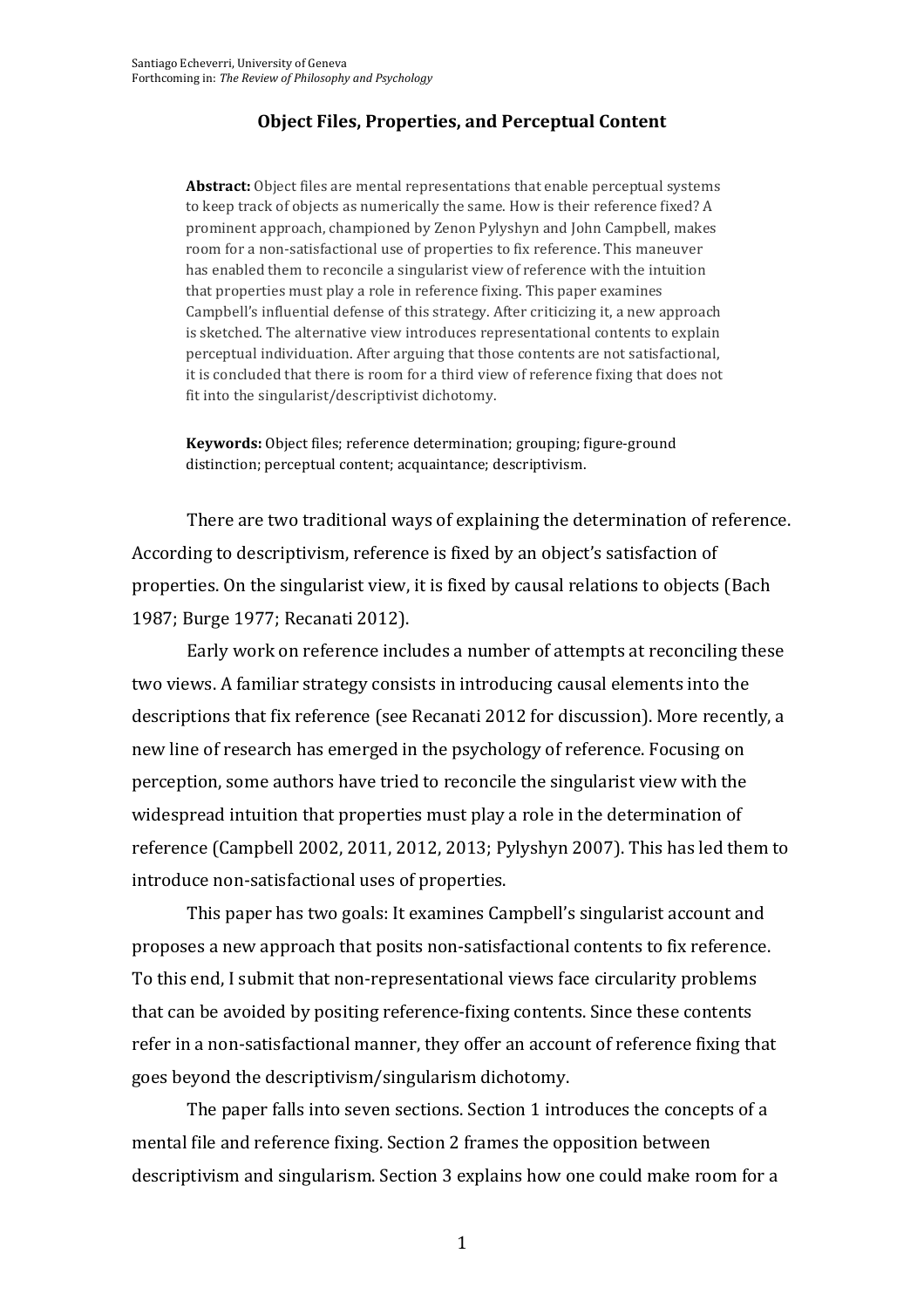non-satisfactional use of properties in the fixation of reference. In Section 4, I submit that it is reasonable to frame the non-satisfactional use of properties by positing *sui generis* representational contents that underlie perceptual individuation. In Sections 5 to 7, I make some constructive remarks on the structure of the contents proper to perceptual individuation and compare the resulting view with traditional proposals.

#### **1. Mental Files and Reference Fixing**

I will frame the discussion with the notion of a mental file, which has played an influential role in theorizing on reference (Dickie 2010; Fodor 2008; Recanati 2012). A mental file is a mental representation analogous to a singular term that enables a system to store information about individuals. Although mental file theorists often disagree on the nature of files, what I will say here is compatible with most accounts. I will add only the distinction between 'object files' and 'recognitional files,' which has been widely used in contemporary work on perceptual reference. According to most cognitive scientists working on this topic, there is a sharp difference between keeping track of an entity as numerically the same and recognizing it. On their view, these two tasks are underwritten by 'object files' and 'recognitional files' respectively (Kahneman *et. al.* 1992: 176-7).

Imagine that someone is approaching you from a long distance. At some point, you are able to identify that person as an old friend. What happened during the whole episode? You visually followed a portion of reality as numerically the same. After a while, you were able to *recognize* that moving body as your friend. We can therefore say that, in some cases, perceptual tracking and recognition come apart. The mental file theorist says that, during the whole episode, an object file was activated to represent the moving body as numerically the same. That object file is a representation in working memory that became active to store perceptual information about that moving object. When you recognized the moving object as your friend, the object file was linked to another, recognitional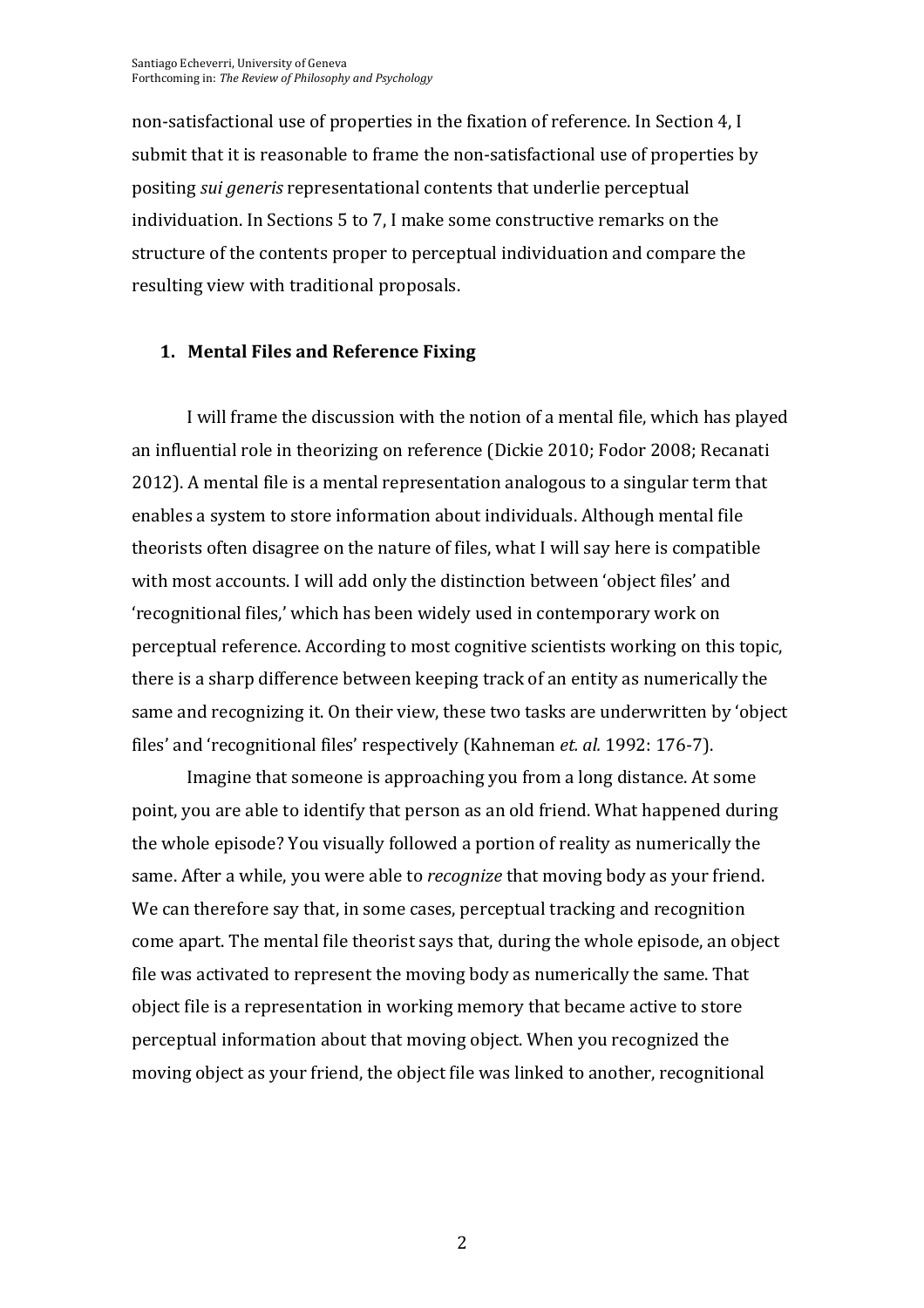file, let us say PIERRE. This file might contain long-term memories about Pierre's face, his age, his name, and so on. $1$ 

In this paper, I shall examine the conditions under which the reference of object files is fixed. In the philosophy of language, what fixes the reference of an expression  $e$  is the set of facts that make it the case that  $e$  refers to a specific entity and not to anything else (Kripke 1980).<sup>2</sup> This question can be easily generalized to mental files if one thinks that they are similar to singular terms that purport to refer to individuals. We can therefore ask: What sorts of facts make it the case that a mental file *M* refers to an entity *e* and not to anything else?

A number of cognitive scientists think that humans (and other animals) have innate mechanisms of object perception (Carey 2009; Pylyshyn 2007; Spelke 1990). Thus, humans (and other animals) have an innate repertoire of object files they can activate in working memory to store information about objects. Current models suggest that infants can activate up to three object files simultaneously, while adults can activate up to four or five. If something along these lines is correct, the reference-fixing question for object files is: What sorts of facts make it the case that an object file  $\theta$  refers to an object  $\theta$  and not to anything else?

#### **2. The Descriptivism/Singularism Dichotomy**

 

In his recent work on mental files, Recanati (2012) offers a reconstruction of the history of the theory of reference as the opposition of two camps: descriptivism and singularism. These views can be understood as providing different accounts of reference fixing. In what follows, I spell out their strategies to account for reference fixing and explain how they apply to perception.<sup>3</sup>

How can we cash out the descriptivism/singularism dichotomy in the case of perception? A simple way of drawing the line is to present it as a question of priority. According to the descriptivist, "our [perceptual] relation to individual

 $1$  I shall use capitals to denote mental representations, single quotes to denote words, and angle brackets '(...)' to denote properties or representational contents.

<sup>&</sup>lt;sup>2</sup> I am using the word 'fact' in a broad sense, to include any factor that may be relevant to explain why a representation has the referent it presently has.

 $3$  This dichotomy shapes influential views like those of Bach (1987: 12) and Burge (1977:  $346$ ), among many others.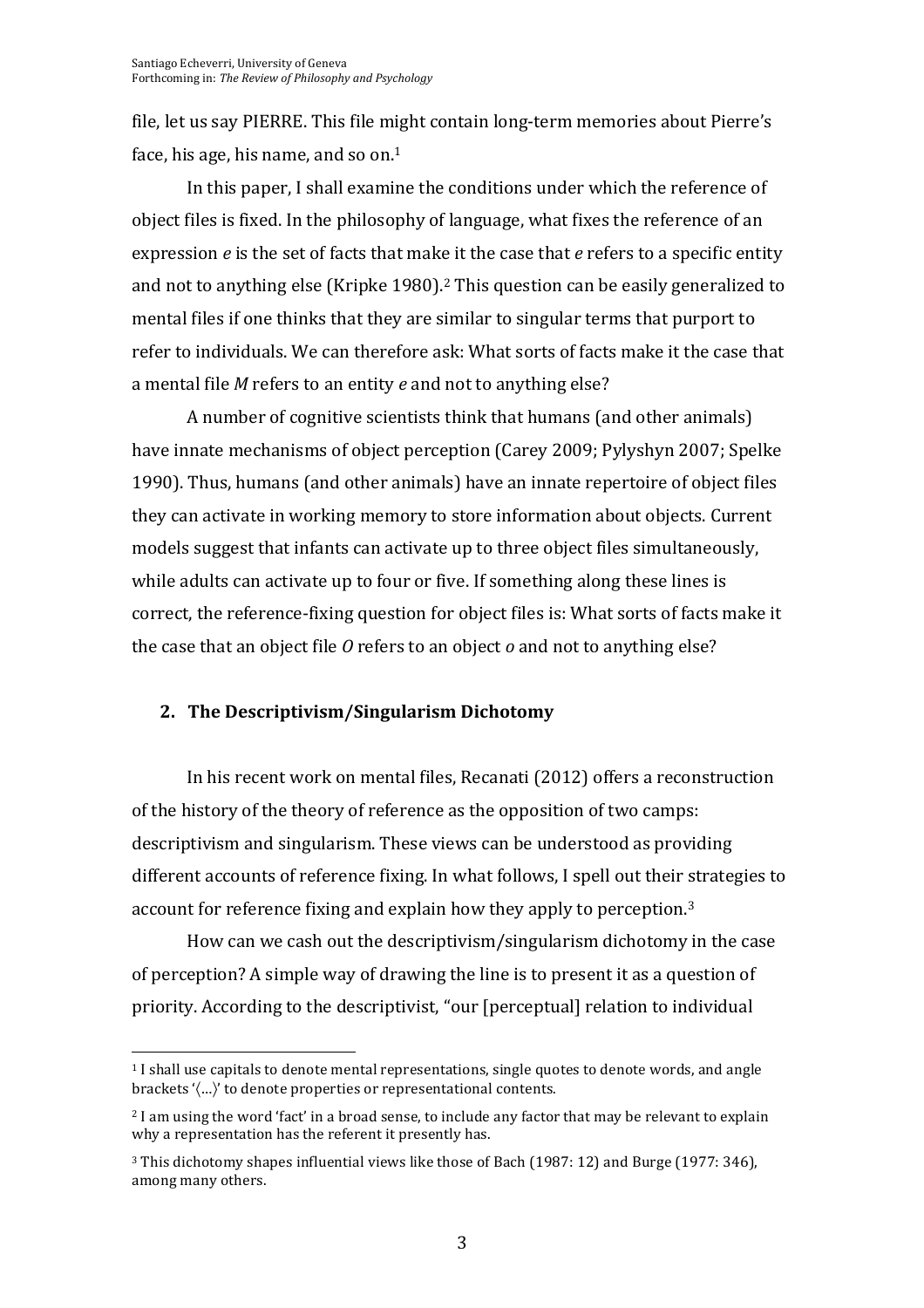objects goes through properties of those objects. What are given to us are, first and foremost, properties whose worldly instantiation we are able to detect, and only indirectly objects." (Recanati 2012: 3) According to the singularist, the order of priority goes in the other direction: "In perception, we are related to the object we perceive. The perceptual relation is what enables us to gain (perceptual) information from the object." (Recanati  $2012:20$ ; see also Bach 1987: 12)

This opposition suggests two models of reference fixing. Descriptivists defend a properties-first model (PFM) according to which reference must go through properties. Singularists advocate an acquaintance-first model (AFM) that depicts reference as a relation to objects.<sup>4</sup>

I will take for granted a realist view of properties. Since nothing of what I will say depends on whether properties are universals or tropes, I will remain neutral on their nature. In order to avoid some possible pitfalls, I will restrict the discussion to relatively uncontroversial properties like color or shape. Our question concerns the way properties play their *mediating role* in descriptivism. When Recanati formulates the opposition, he has in mind a specific model of property mediation. PFMs endorse the conjunction of two claims:

**Representational claim:** The representation of the properties of objects is a precondition for referring to those objects.

**Satisfactional claim:** The determination of reference follows the model of Russell's (1905) theory of definite descriptions, which imposes a uniqueness condition on the instantiation of properties. If a property *F* fixes the reference of an object file *O*: 

(1) There must be *at least* one object that is *F*.

(2) There must be *at most* one object that is *F*.

When we conjoin these two claims, we get a model of reference fixing for object files. If an object file contains some predicates  $P_1$ ,  $P_2$ ,  $P_n$ ,  $P_n$ , it will refer to whatever entity satisfies  $P_1$ ,  $P_2$ ,...,  $P_{n-1}$ ,  $P_n$ , most of them, or a weighted sum of them. Recanati quotes Chastain's (1975: 254) apt analogy: "we get at physical objects

<sup>&</sup>lt;sup>4</sup> This debate is orthogonal to the question of whether we are also acquainted with properties. One can term 'pluralist' any view according to which we are both perceptually related to objects *and* to properties. Many acquaintance theorists are pluralists, for they posit perceptual relations to colors, shapes or size (Campbell 2007; Kennedy 2007; Russell 1912).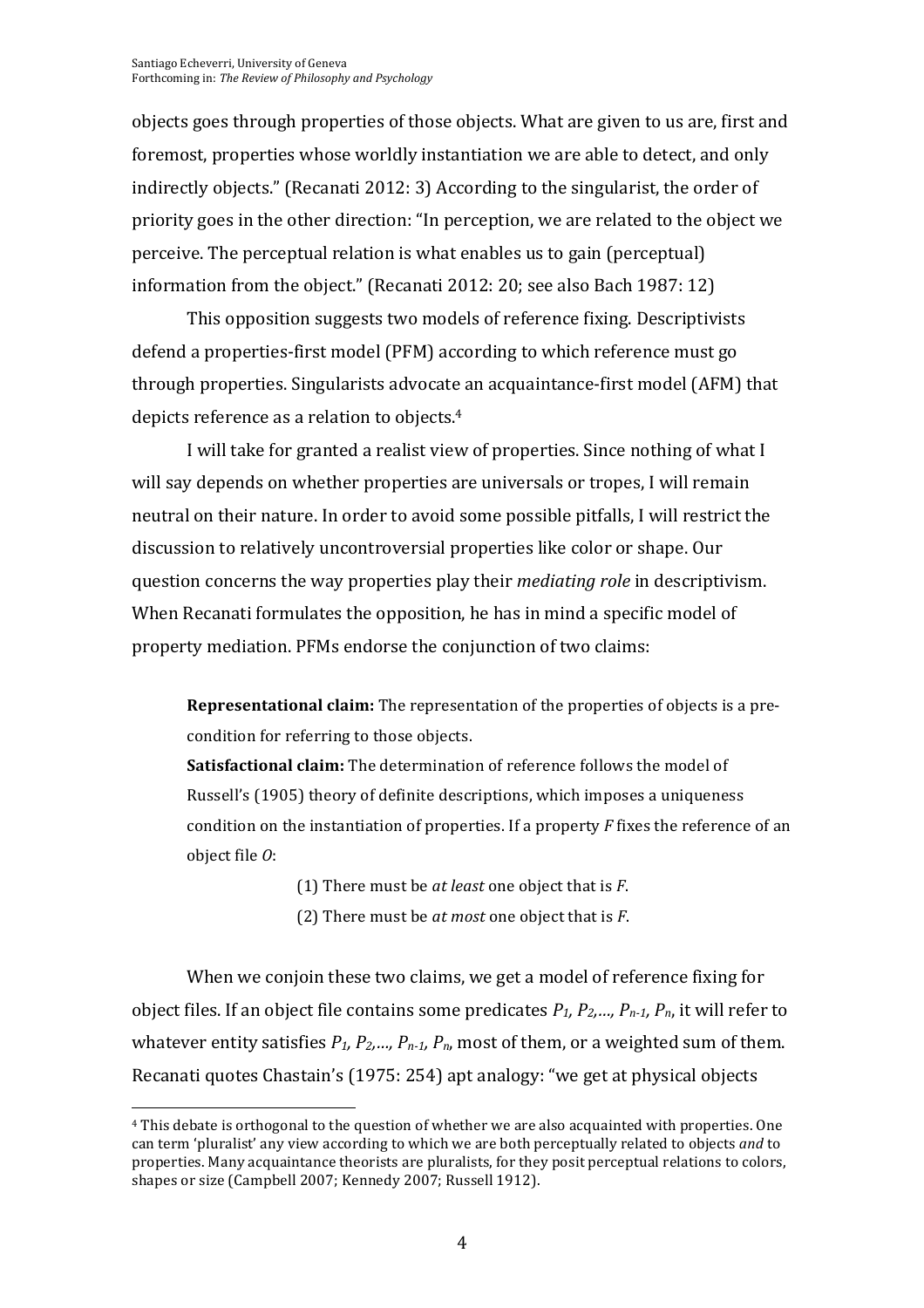only by a semantic shot in the dark: we specify properties or relations and hope that they are uniquely exemplified." $5$ 

In what follows, I refer to accounts of reference fixing that endorse the two claims as 'satisfactional.' So 'non-satisfactional' will be used to characterize those views that reject either of the two claims.<sup>6</sup>

AFMs reject the two claims by introducing the notion of acquaintance with objects. In a *weak sense*, acquaintance denotes *any* way of gaining knowledge of things that is not satisfactional. Let us call this the 'weak acquaintance-first model' (WAFM). In a *strong sense*, it denotes a *specific* alternative to satisfactional reference fixing. Hereafter, I will call it 'strong acquaintance-first model' (SAFM).

One way of developing a SAFM would be to claim that properties play no role in the fixation of reference. This view does not seem promising. After all, one might argue that properties must play, at the very least, a *causal* role in the fixation of reference. If one perceives an object *o*, one must be standing in a causal relation to *o*. Thus, standing in a causal relation to *o* is necessary in order to perceive *o*. On a standard analysis, causation is a relation between events or states of affairs. On this view, it is the objects *as possessors of some properties* that produce changes in the world (Shoemaker 1980). Hence, if perceptual relations involve causation, one is committed to making room for properties in the fixation of reference.

The singularist could take advantage of this line of thought to provide an amended version of SAFM. Recall the claim that the representation of the properties of objects is a pre-condition for referring to those objects. The singularist might point out that, in order to influence our perceptual systems, the properties of objects need not be represented (Pylyshyn 2007). On most views, perceptual acquaintance requires a causal relation to objects (Campbell 2002; Recanati 2012). Thus, the singularist only needs to introduce properties into the characterization of those causal relations. Hence, the priority of acquaintance over properties does not mean that the latter play no role in explaining the fixation of

 $5$  A slightly different view analyzes perceptual content as having the existential form  $\exists x(Fx)$ . Defenders of this view drop the uniqueness condition (Davies 1992; Jackson 2012; McGinn 1982). I examine this approach in Section 7.

 $6$  Some philosophers use the phrase 'satisfaction conditions' as synonymous with representational content (Searle 1983). This is not the intended meaning. In Sections 4-6, I argue that there are nonsatisfactional representational contents, i.e. contents that do not fix reference through a mechanism that complies with the representational and satisfactional claims.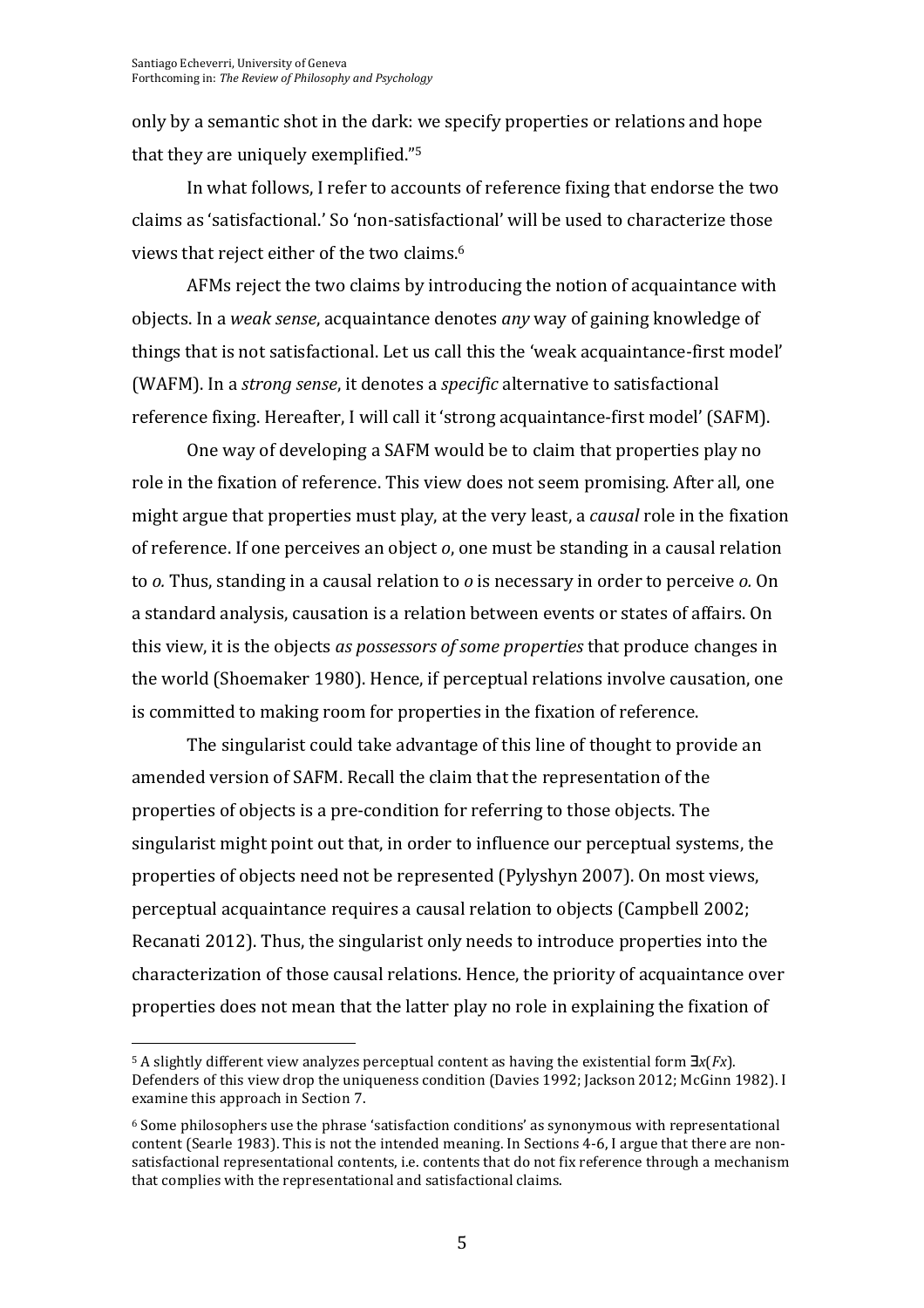reference. It simply means that, *pace* descriptivism, the properties of objects do not mediate reference by being represented.

In what follows, I examine Campbell's version of SAFM. Campbell combines a rejection of the representational claim with the contention that properties do play a causal role in perceptual reference. I will suggest that Campbell's model does not offer an adequate account of reference fixing (Section 4). Subsequently, I shall use the results of the discussion to formulate an alternative view (Sections 5-7).

# **3. Campbell's Selection/Access Model**

Campbell's view goes beyond the causal model sketched in Section 2 because he thinks that *conscious attention* also plays a central role in reference fixing. By this he means two things: (1) that knowledge of reference requires consciousness and (2) that properties enable us to select objects. I propose to bracket the vexed issues of consciousness and attention in order to explore the role of properties in selection.<sup>7</sup>

By focusing on selection, Campbell seeks to satisfy two conditions: make room for properties in the individuation of objects and avoid the appeal to representational contents in the fixation of reference. In *Consciousness and Reference*, he distinguishes between:

(1) Using an object's property to single it out visually, and (2) Verifying a proposition to the effect that the object has that property (Campbell 2002: 29; see also: 30, 33).

In the same context, he insists that  $(1)$  is more primitive than  $(2)$ , for one can use a property to single out an object without having a concept of that property. He makes this point by invoking the cases of animals and pre-linguistic infants that lack concepts of color but use color vision to segregate objects from their background (2002: 29).

<sup>&</sup>lt;sup>7</sup> It has been argued that there is pre-conscious and/or pre-attentive selection of objects. See Pylyshyn (2007).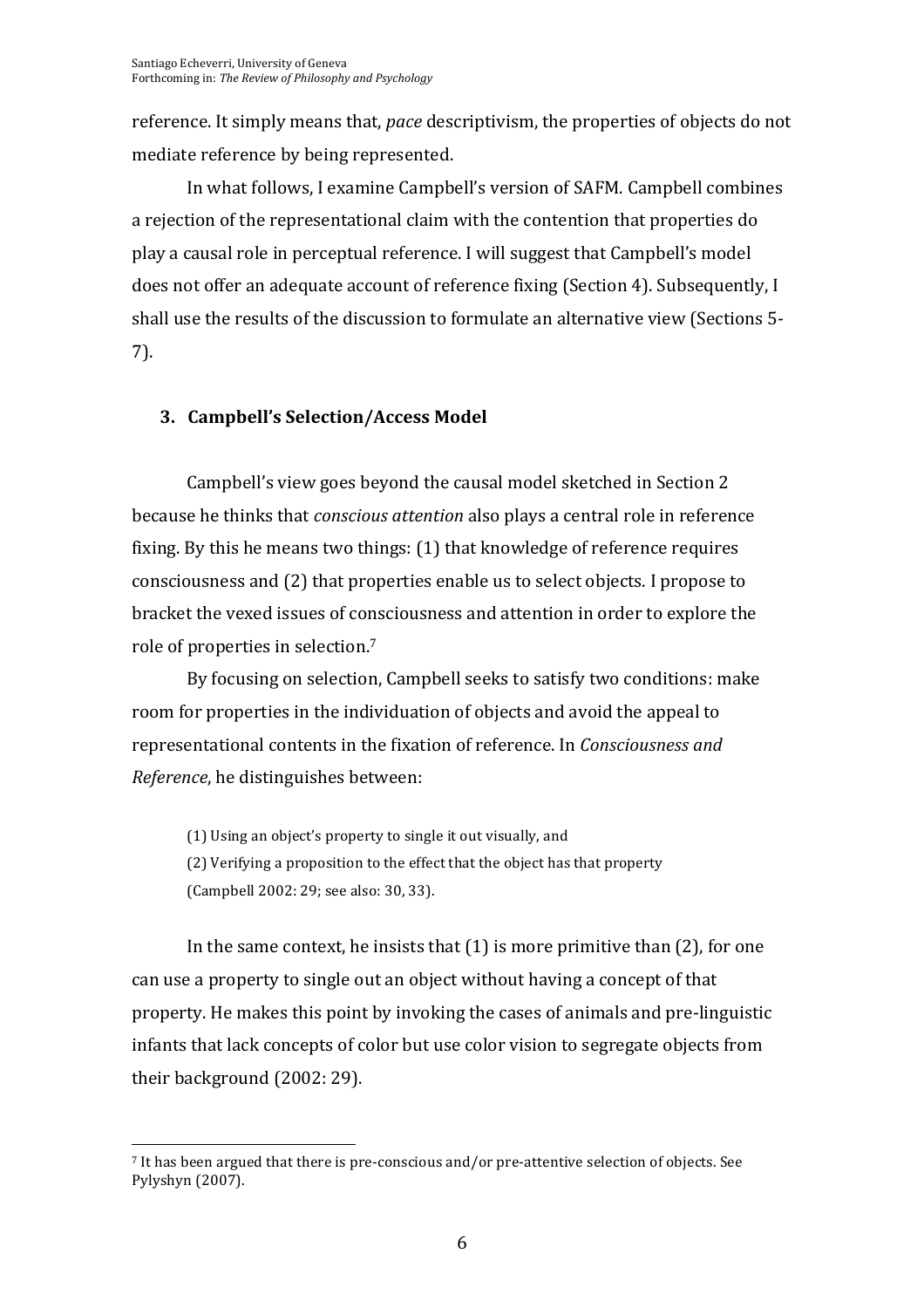This distinction provides a welcome refinement of the causal model. By making room for the use of properties to single out objects, Campbell specifies how properties can contribute to the activation of object files. To see how the account works, consider the Ishihara Color Vision Test (Campbell 2012: 110-ff.; 2013: 822ff.). In this test, a subject is presented with various dots of different color and size. The test works because some of the dots form a pattern like a numeral. This allows for identifying color deficiencies if the subject cannot detect the pattern or has difficulties in seeing it. The test thereby conjoins grouping principles and color perception.

If you are a normal trichromat, you will see a green '5' in Figure 1. If you are not a normal trichromat, however, you will be perceptually acquainted only with the dots on the plate. Thus, your visual system will be unable to activate an object file for the green '5.' Clearly, in order to individuate the '5,' one must be sensitive to the contrast in hue between some dots and the others. Thus, sensitivity to some color properties is *necessary* to individuate the '5.'

This case illustrates how a relatively uncontroversial property like color can be used to single out an item in perception. In more recent papers, Campbell  $(2011, 2012, 2013)$  revisits this distinction by appealing to a recent empirical model of attention by Huang and Pashler (2007). On Campbell's view, there is a fundamental contrast between "selecting a region or object by using some property of it, such as its color or texture" and "accessing a property of that selected region or object." (2011: 324)

Campbell follows an important tradition—probably initiated by Block (1995)—according to which access is a functional notion. Thus, a property  $F$  is accessed by a system *S* just in case *S* uses *F*. *F* is accessible to *S* just in case *F* is available for use by *S*. And *F* is available for use by *S* just in case *S* can perform inductive generalizations concerning  $F$ , can report the instantiation of  $F$  on the basis of perception, can form a belief concerning *F*, etc. (Campbell 2002: 29; 2007: 11-2; 2011: 331; 2012: 111; 2013: 820-ff.). Consider some examples. We can use the color of a salad to predict whether it is fresh and a doctor can use a patient's skin coloration to determine whether she is ill (Campbell 2007: 12). By contrast, one could use the color of an object to segregate it from its background but form no beliefs about the relevant color (Campbell 2013: 822-3).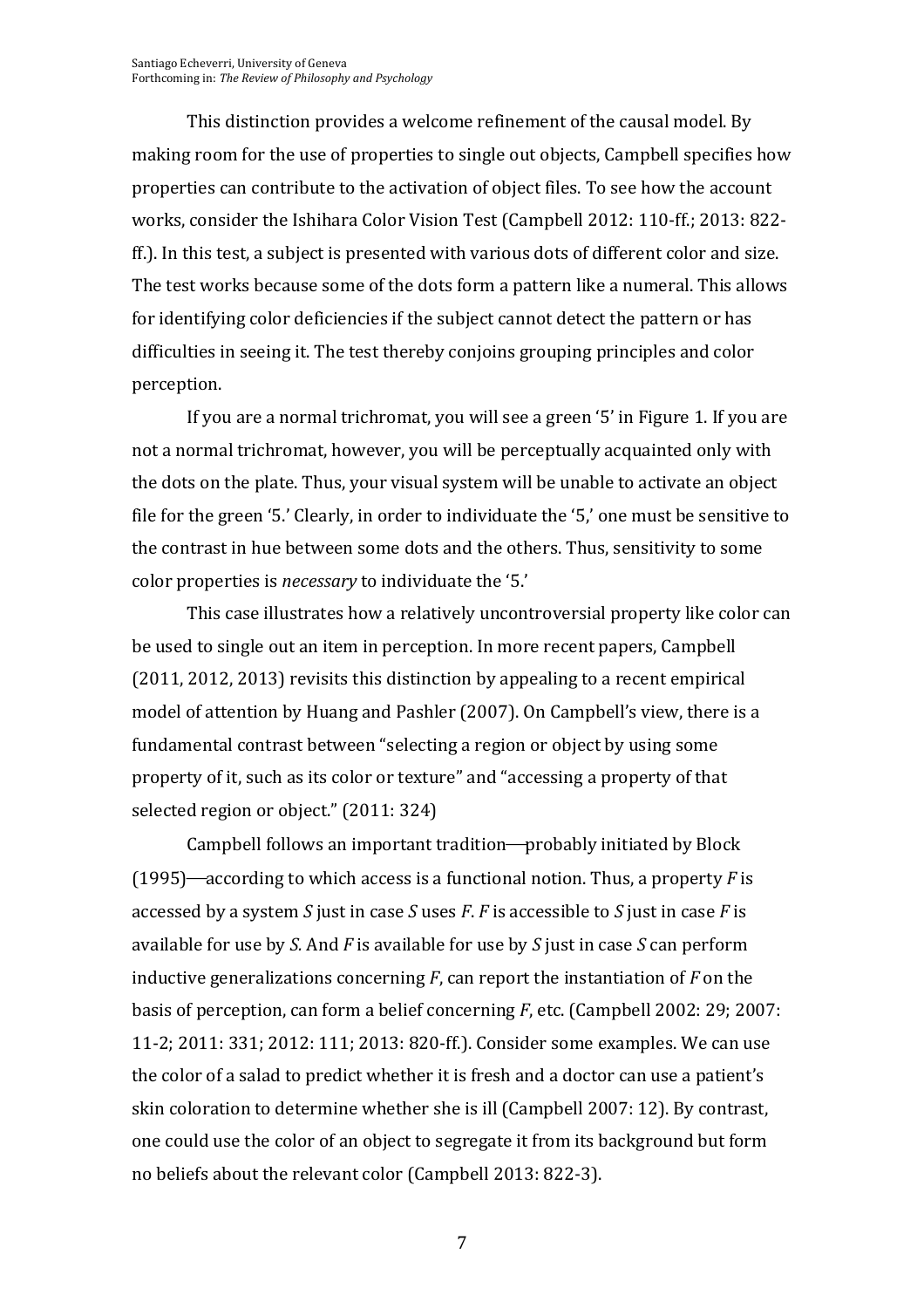On Campbell's view, none of these further uses is conceptually necessary for the use of color to individuate objects. Whereas one can offer an exhaustive characterization of access to a property in functional terms, the only way of characterizing the use of a property for selection is to cite its role in individuation (Campbell 2011: 332; 2013: 823).

This separation from further uses is crucial to Campbell's project because it enables him to block Siegel's (2010) influential argument in favor of perceptual contents. That argument starts from the premise that properties are presented in perception and concludes that perceptual experience has representational content. If one can use properties only for selection, however, one can avoid Siegel's content view: "The accessing of a property by the perceiver may indeed be a matter of representational content; but the figuring of a property in visual experience is more basic than its being accessed by the perceiver." (Campbell 2013: 820) 

I want to remain neutral on whether accessibility is a necessary condition for representational content. Nevertheless, I will show that there are good independent reasons to characterize perceptual individuation by positing representational contents. If my view is correct, there are non-satisfactional representational contents that *explain* the fixation of the reference of object files. Thus, my picture provides the materials for a conception of reference fixing that does not fit into the singularism/descriptivism dichotomy.

#### **4. Perceptual Individuation Has Representational Contents**

In this section, I argue that perceptual individuation is best explained by positing representational contents. Before I present the argument, some preliminary remarks are necessary.

I will use the noun 'representation' to denote a representational vehicle. Thus, the string 'John is a dog'—phonologically or morphologically individuated is a representation. By analogy, its psychological counterpart JOHN IS A DOG is a *mental* representation. I will say that a mental representation *carries* a representational content. Following a long tradition, a representational content will be understood as an abstract entity. Typical examples of contents are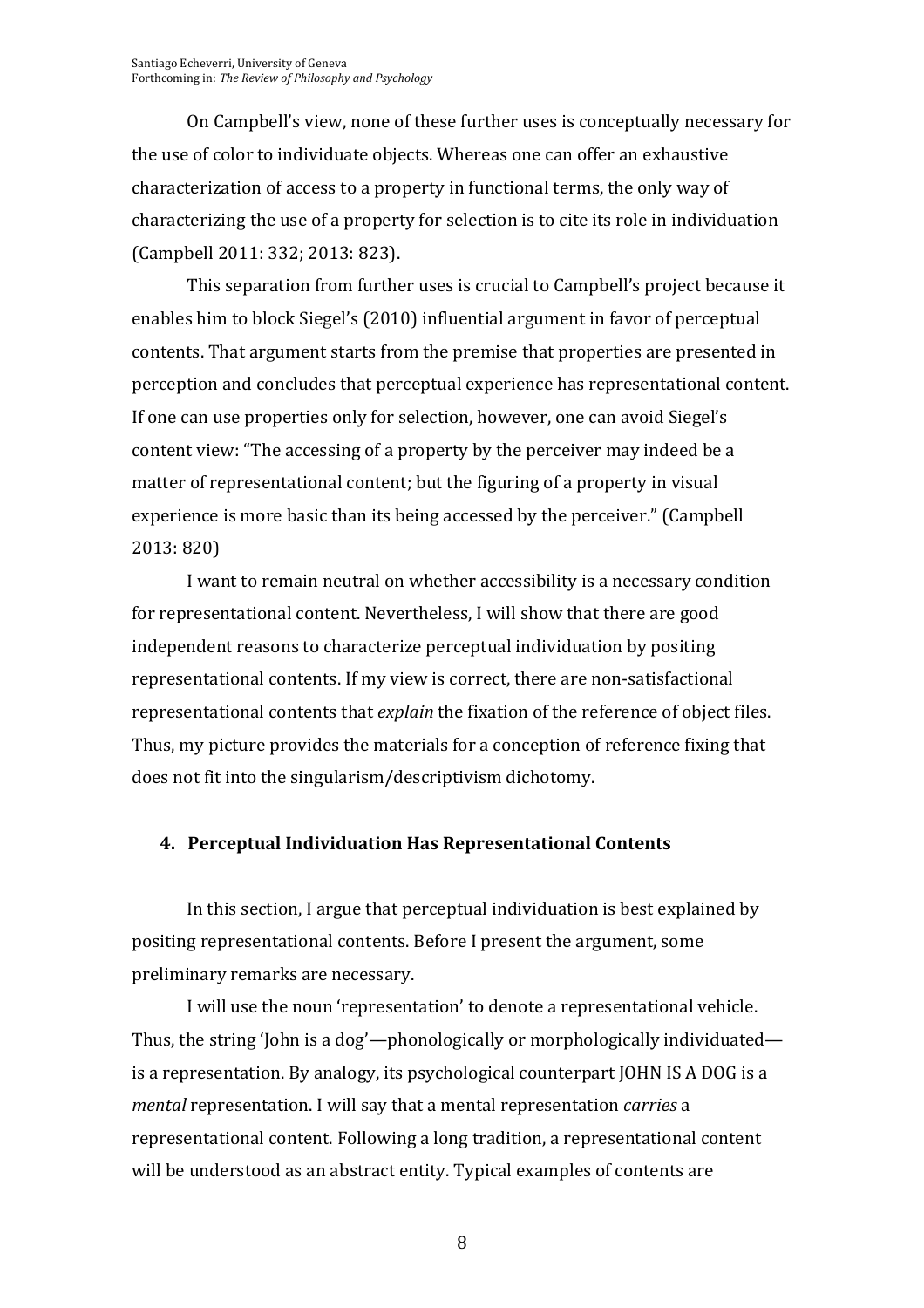propositions and their constituents. As will become clear later, these entities do not exhaust the class of representational contents. I shall say that representational contents determine *correctness conditions*. The latter are situations under which a representational content is correct or incorrect. The proposition  $\langle$  [ohn, being a  $\langle \log \rangle$  is correct if John exemplifies the property of being a dog. It is incorrect otherwise. I will use the adjective 'correct' as a generic term covering a variety of evaluations like truth or accuracy.

Some singularists assert that perceptual states are not the sorts of things that can be correct or incorrect because correctness conditions only arise at the level of propositional attitudes like belief (Brewer 2011). A less radical form of singularism grants that it is appropriate to classify perceptual states as correct or incorrect. Nevertheless, this association of correctness conditions with perceptual states lacks explanatory bite (see Pautz 2011 and Schellenberg 2014 for discussion). Thus, singularists can be reluctant to analyze perceptual states in terms of representations or representational contents while still associating correctness conditions with perceptual states. Hence, in order to make a substantial claim against this brand of singularism, one has to analyze perceptual states as relations to representational contents.

Campbell's view fits pretty well with the less radical attitude. He could grant that the use of properties for selection may be associated with correctness conditions. Yet, he thinks that relations to objects are more fundamental than representational contents in the characterization of perceptual states. So he would be reluctant to analyze perceptual states as relations to representational contents.

One may wonder what it would take to make a non-trivial use of representational contents in the explanation of reference fixing. Consider an analogy from Schellenberg (2014). One can describe a painting as representing that things are thus and so. Yet, it does not follow that the painting has the content expressed by one's description. Although one's description can be informative, this will not tell us anything substantial about the way that painting refers to the world. Thus, if reference fixing is underwritten by representational contents, those contents are not only useful descriptions of perceptual reference but also contribute to explaining how object files acquire their referents.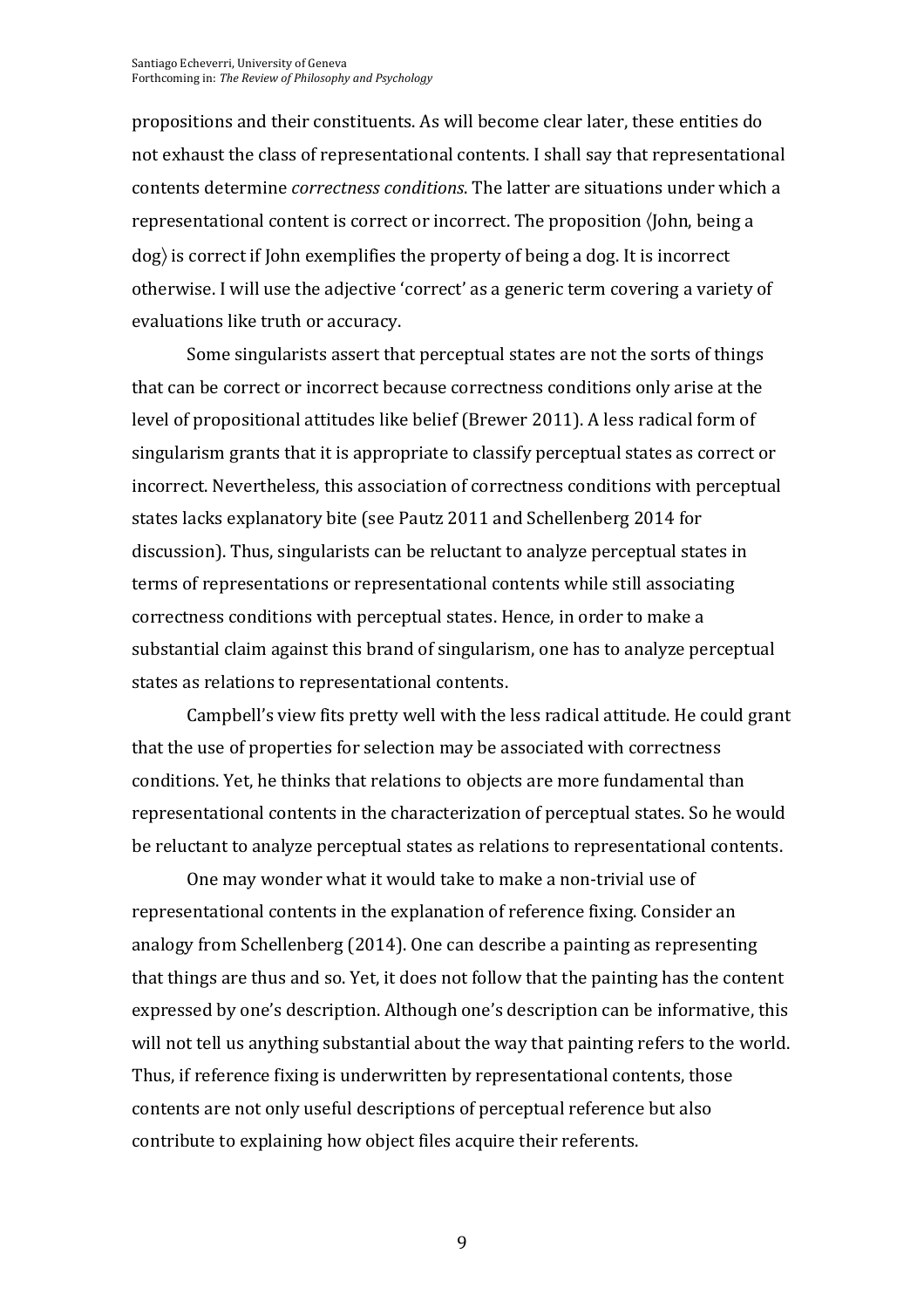Our question is: What sorts of facts make it the case that an object file O refers to an object *o*? The acquaintance theorist responds: If a subject stands in a perceptual relation to o, the resulting object file O refers to o. Campbell offers a more sophisticated picture: It is not only a relation to an object that fixes reference. After all, properties also play a causal role in the selection of the object. Yet, Campbell avoids the introduction of representational contents to characterize selection because the latter only intervene *downstream* of perception, i.e. when one makes a further use of the selected property.

In what follows, I want to make a case for a different story. In the visual modality, what fixes reference is the fact that the subject correctly represents a multiplicity of elements as *one volumetric* entity. This representational content must be located *upstream* of the activation of object files. As far as vision is concerned, the activation of some primitive representations is a pre-condition for standing in a perceptual relation to an object.

I will present a three-step argument to defend this picture. First, I will introduce the concept of perceptual individuation and show that it is underwritten by at least two different sorts of perceptual organization: grouping and figureground segregation. Second, I will show that it is natural to associate correctness conditions with these two sorts of perceptual organization. Interestingly, these correctness conditions differ from those often discussed in the philosophy of perception, which typically involve the attribution of properties to objects. Third, I will suggest that this characterization of perceptual organization in terms of correctness conditions is not only descriptively appropriate but also explanatorily relevant. If my considerations are plausible, perceptual organization is not only associated with correctness conditions but is also explained by representational contents that determine those correctness conditions.

#### **4.1. Individuation and Perceptual Organization**

Campbell's emphasis on selection is reminiscent of psychologists' concept of individuation (Carey 2009; Pylyshyn 2007). Individuation is a process that enables perceptual systems to 'detach' various elements from the scene as one object. According to most views, individuation requires perceptual organization. A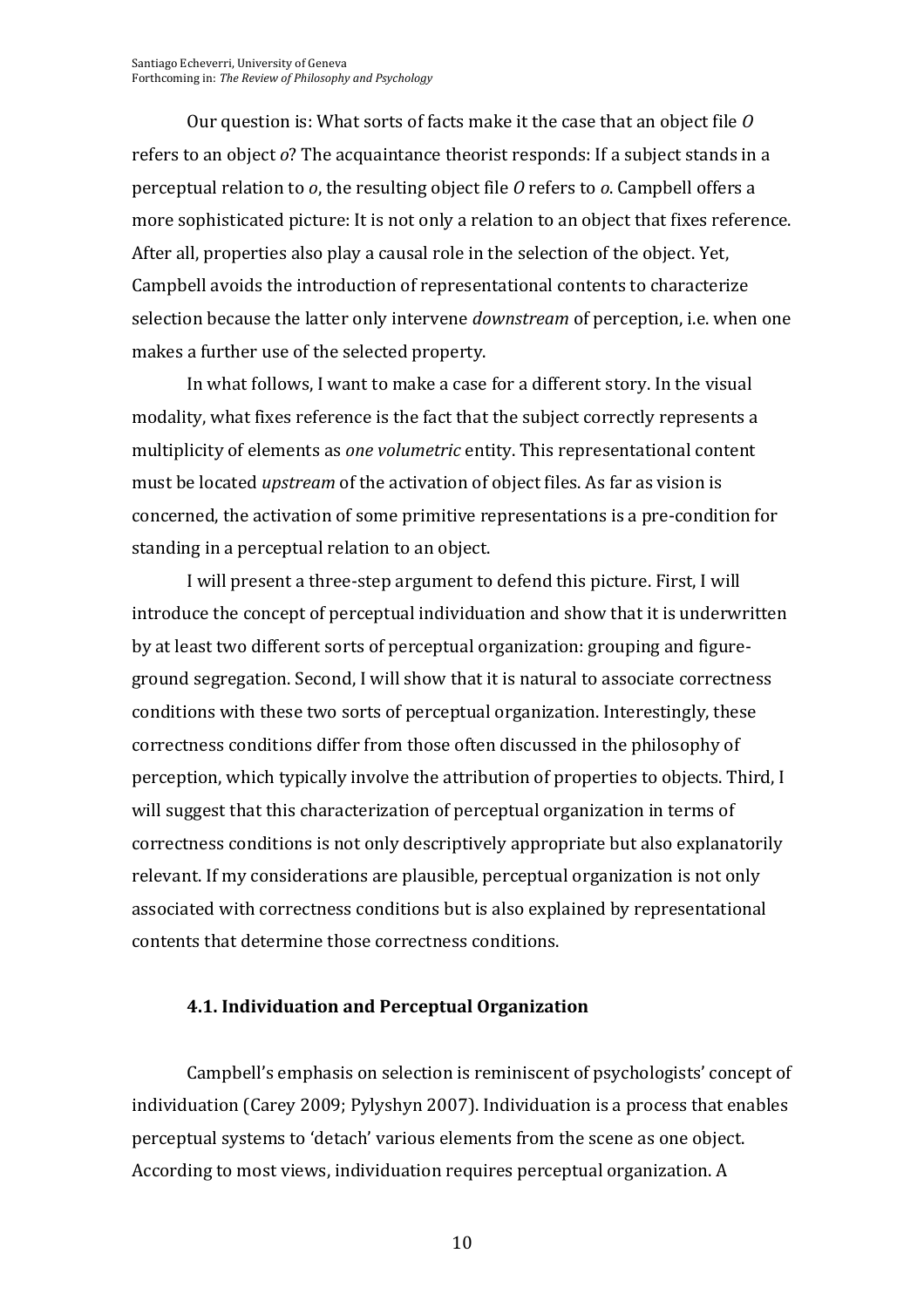widespread hypothesis in cognitive science is that there are various kinds of perceptual organization that occur at different processing levels (Peterson and Kimchi 2013; Wagemans *et al.* 2012). Two forms of perceptual organization are relevant to the following argument: *grouping* and *figure-ground segregation*. In grouping, one perceives some elements "as going together more strongly than others." (Wagemans *et al.* 2012: 1180) This allows the system to determine what the *basic units* of perception are. In figure-ground segregation, these units are assigned relative locations and shapes. Thus, if two surfaces share a border, figureground segregation determines which surface 'owns' it. The owner of the edge is perceived as the figure and the other as the background (or 'ground' for short). Typically, the figure acquires a determinate shape, while the ground is perceived as shapeless and extending behind the figure (Peterson 2003: 87-90).

Grouping is a necessary condition to individuate objects because objects are, at the very least, groups of elements (Kant 1781/1787). Nevertheless, grouping is not sufficient for reference to *ordinary* objects because entities we do not usually classify as objects are also groups of elements. They include collections like a flock of geese or two-dimensional entities like a set of dots on a screen. Hence, when we say that selection requires individuation, we have in mind a more demanding notion of an object.

A crucial difference between a dot and an ordinary object is that the latter is a three-dimensional entity. Indeed, the figure-ground distinction plays a central role in our ability to parse some portions of reality as three-dimensional entities. To this end, figure-ground discrimination determines the owners of borders. In the visual modality, border assignment is crucial because some borders can correspond to shadows or junctions of planar surfaces differing in reflectance. By contrast, when the borders are assigned to an object, the subject perceives it as relatively closer than the surrounding surface. This relative closeness indicates that depth perception is involved, so the wholes are not merely parsed as twodimensional entities but as entities located in a three-dimensional layout.

Campbell construes individuation as a relation between a subject (via an object file) and an object in the world (Section 3). It is only when one recognizes the object or makes a further use of a property that representational contents come into the picture. In what follows, I challenge Campbell's relational view of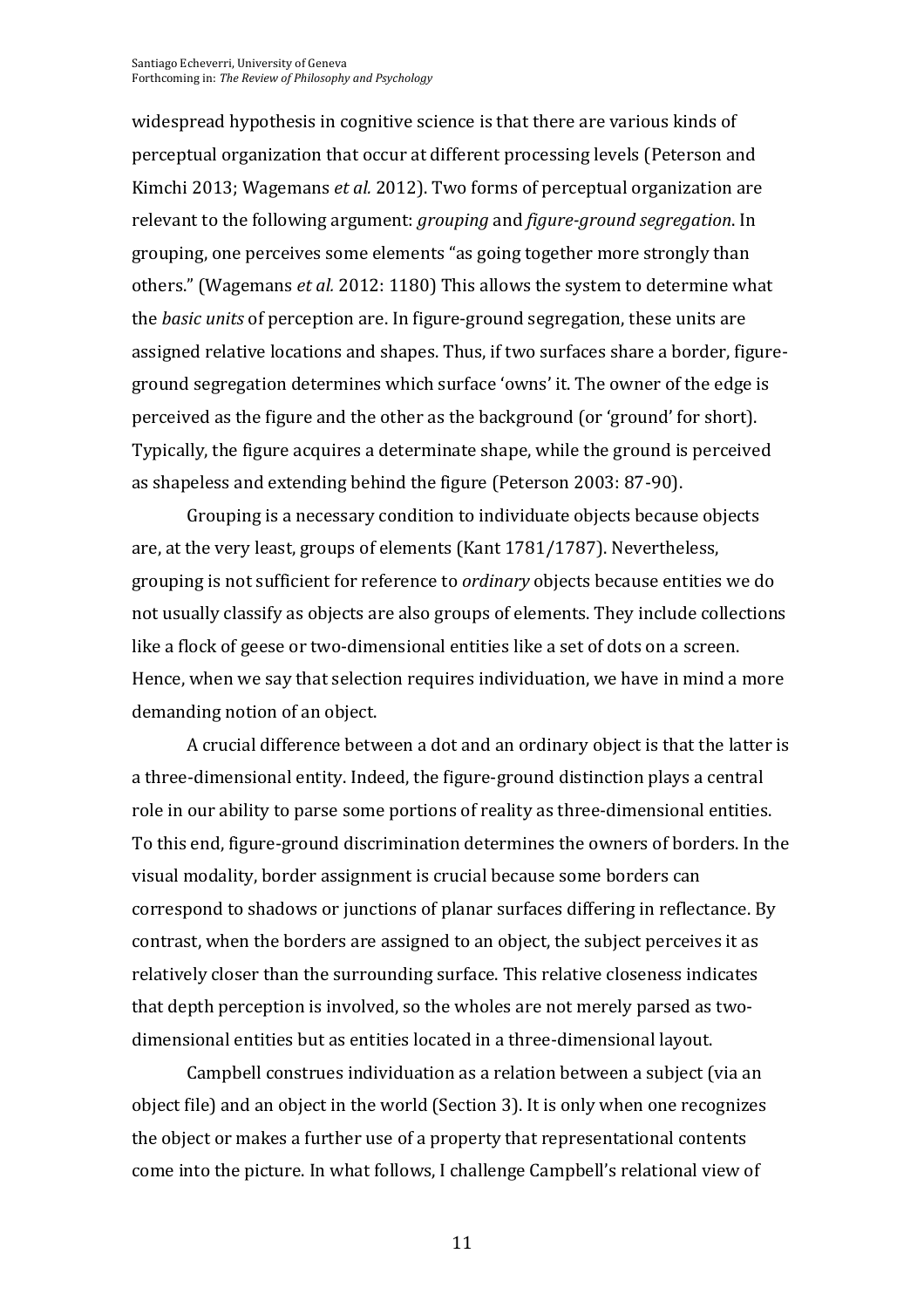individuation by arguing that the two kinds of perceptual organization distinguished earlier have primitive representational contents.<sup>8</sup>

# **4.2. Perceptual Organization and Correctness Conditions**

In this sub-section, I suggest that it is natural to associate correctness conditions with episodes of perceptual organization. I hope that everything I will say here will be fairly uncontroversial to most theorists of perception, at least antirepresentational singularists like Campbell.

Consider grouping. Intuitively, a visual experience as of a *single* cube differs from a visual experience as of *two* cubes. The difference does not concern the property (Being a cube), which is experienced as instantiated in the two cases. It concerns the *cardinality* of perceptual units that instantiate that property. Similarly, if you are confronted with a cloud of flies, it makes a great difference whether you focus on a *particular* fly or on the *cloud of flies*. Since grouping leads us to parse some elements as more tightly linked to each other than others, it is possible to associate correctness conditions with grouping episodes. Intuitively, a grouping G is correct if and only if G matches how things are clustered in the world. It is incorrect otherwise. $9$ 

Consider now figure-ground segregation, illustrated in the Kanizsa and Gerbino (1976) display (Figure 2). Most observers report the black regions as figures. It is generally accepted that this occurs because convexity can be a reliable figural cue in some contexts (Peterson and Kimchi  $2013: 10-1$ ). Interestingly, this point is naturally cashed out in terms of correctness conditions. Suppose that this is a two-dimensional projection of a real-world scene. If the subject sees the black regions as figures, that episode of figure-ground segregation is correct if the black regions are closer to her. It is incorrect otherwise. Besides, if she parses the scene as containing *four* black columns and *one* white background that extends behind them, that episode of figure-ground segregation is correct if there are *four* black columns and *one* white background. It is incorrect otherwise. More generally: A

 $8$  If any representational content needs a vehicle to carry it, my arguments can be used to justify the introduction of more primitive representational vehicles than object files.

<sup>&</sup>lt;sup>9</sup> For different analyses of correctness conditions, see Pautz (2011), Schellenberg (2014), and Siegel (2010). For my present purposes, these details do not matter.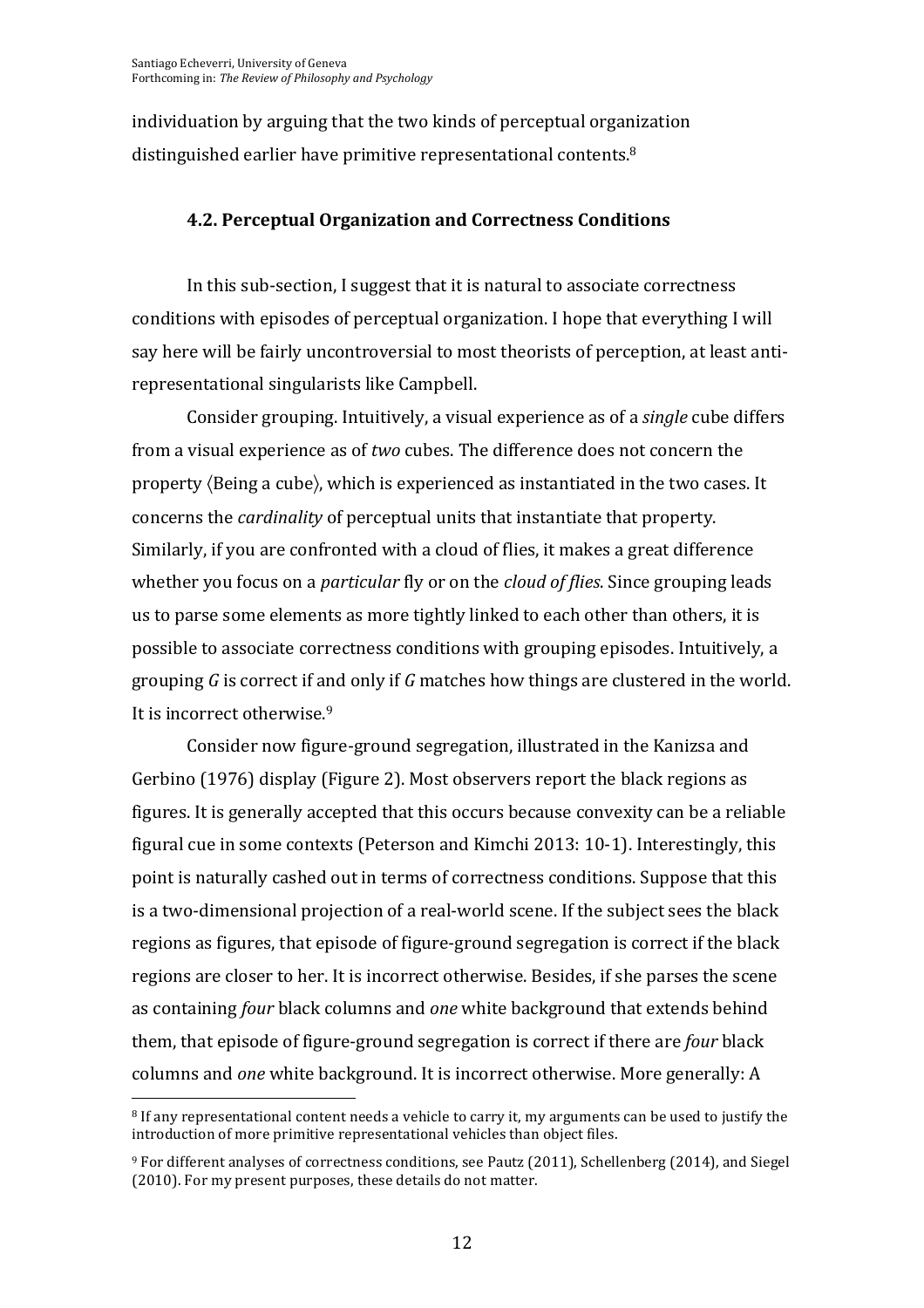figure-ground distinction  $D$  is correct if and only if its figures correspond to objects in the world that are closer to the observer and its grounds correspond to more distant surfaces. It is incorrect otherwise.

Finally, it is also possible to imagine perceptual states involving incorrect grouping, figure-ground segregation, and tracking. Consider a scenario matching the case in which someone is approaching you from a long distance (Section 1). In this scenario, however, it is neither a person nor a body that is approaching you. Instead, it is a relatively cohesive swarm of bees that is approaching you at a distance. If the swarm of bees managed to follow a relatively continuous trajectory, it could fool you. In that case, you would take that swarm of bees to be a moving body. This case is naturally characterized as involving incorrect grouping, figureground segregation, and tracking.

#### **4.3. The Reference-Fixing Role of Representational Contents**

In the previous sub-section, I suggested that it is natural to associate correctness conditions with various forms of perceptual organization. These characterizations are so uncontroversial that most theorists could grant them. In what follows, I want to make a case for the stronger claim that these characterizations are not only descriptively adequate but also explanatorily relevant. To this end, I will submit that correctness conditions are not merely associated with perceptual organization. Instead, the existence of these correctness conditions indicates that perceptual individuation is a primitive form of representing-as.

When one engages in grouping, one represents a multiplicity as *one*. When one draws a figure-ground distinction, one represents the owner of the border as closer and detached from a formless background. If my arguments are plausible, they suggest that these primitive perceptual representational contents are necessary to fix the reference of object files. Thus, *pace* Campbell, representational contents do not merely intervene *downstream* of perception, when the cognitive system has access to the selected items. Representational contents are already necessary *upstream* of object files, to explain their acquisition of a referent.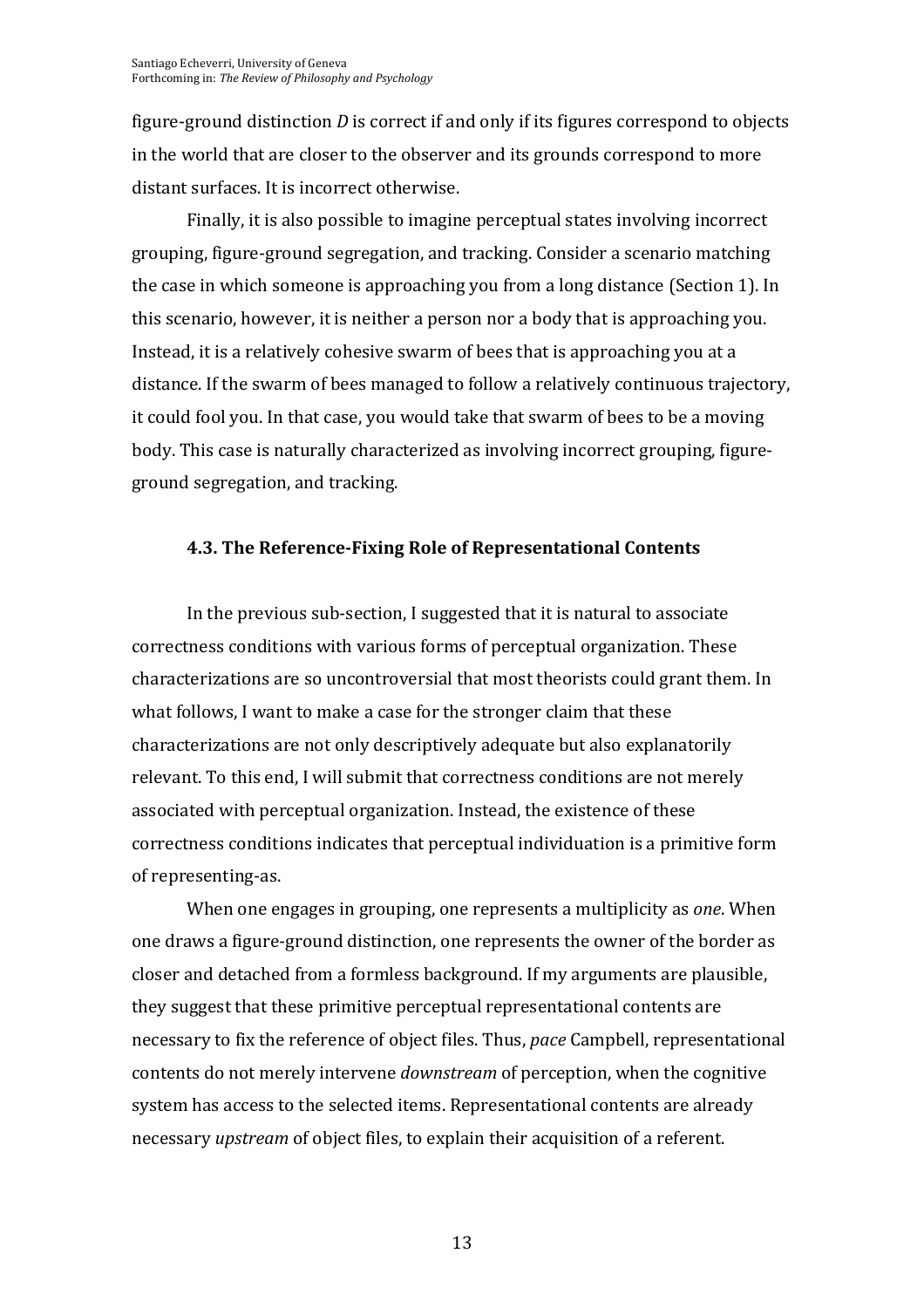A good way of determining whether an entity *e* must be posited to account for the occurrence of an event e' is to figure out whether e' could occur without e. If one fails to see how *e'* could occur without *e*, one has a reason to posit the existence of *e*. To be sure, this strategy does not offer a *conclusive* reason for the existence of e. Yet, this reason constitutes a challenge for those theorists who assume that one can account for *e'* without positing *e*.

In the present case, we are interested in the facts that explain the activation of an object file and its acquisition of a referent. A good way of determining whether representational contents are necessary to explain this event is to try to figure out how a singularist could explain the activation of object files without positing representational contents. I want to argue that a highly influential strategy to avoid the introduction of perceptual representational contents does not offer an adequate explanation of the activation of object files. Subsequently, I will submit that positing primitive representational contents underlying perceptual organization allows us to offer a better explanation of reference fixing.

According to the representational approach, perceptual individuation is underwritten by a set of representational contents that enable the system to single out objects. The representational approach uses these contents to analyze perceptual individuation as underwritten by primitive perceptual states that represent objects correctly or incorrectly. In the visual case, these primitive representational contents are necessary to explain the activation of an object file. When these contents are correct, the system successfully individuates an object *o* and the corresponding object file refers to *o*. When they are incorrect, an object file becomes active but fails to refer.

The singularist might reject this proposal by providing a disjunctive analysis of perceptual individuation.<sup>10</sup> To this end, she might adapt Martin's (2006) epistemic analysis of hallucination to perceptual individuation. After all, singularists have often developed epistemic analyses of hallucination to provide non-representational accounts of hallucination (Fish 2009). Roughly, these analyses establish a deep asymmetry between the 'good' and the 'bad' cases, so the latter can be epistemically analyzed in terms of the former. If successful, this

 $10$  Indeed, Campbell (2002: 130) seems to be attracted by a disjunctivist analysis of perceptual individuation.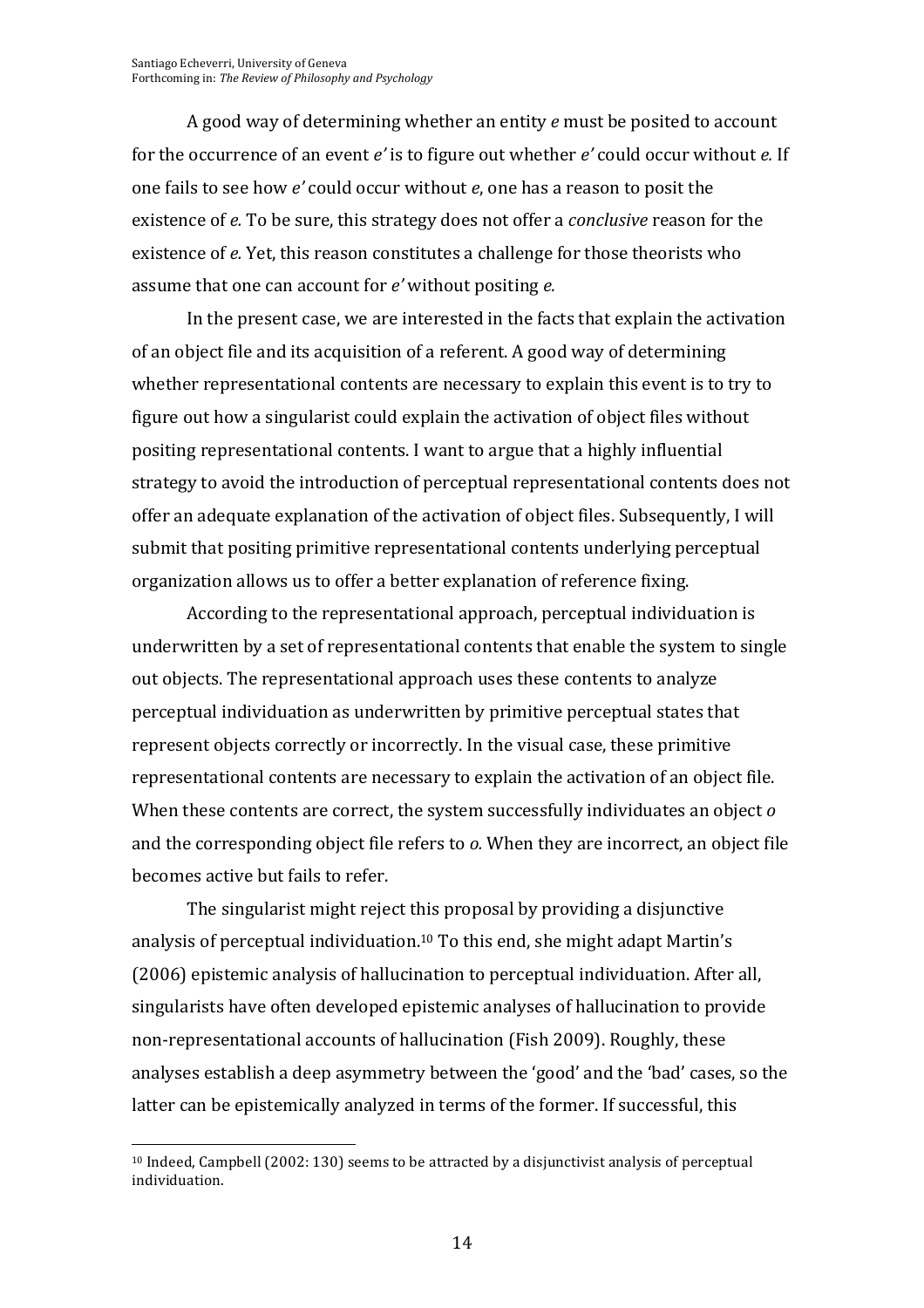approach avoids the introduction of representational contents to analyze perceptual states.

Let us consider an application of the epistemic account to perceptual tracking. A 'bad case' of perceptual tracking could be construed by devising a scenario matching the case in which someone is approaching you from a long distance (Section 1). Recall the swarm-of-bees example (Section 4.2). In the imagined case, a relatively cohesive swarm of bees is approaching you at a distance. Hence, you take that swarm of bees to be a moving body. This means that an object file is activated to track the swarm of bees.

Critics of the representational analysis might want to follow Martin's lead and say: When one keeps track of the swarm of bees in the bad case, one is in a perceptual state in which one cannot know, by reflection alone, whether one is tracking a relatively cohesive collection of entities or a moving body. This analysis would yield a disjunctivist account of the correctness conditions of perceptual tracking.<sup>11</sup> Roughly, a tracking episode *E* is correct if there is *one* volumetric object at the other end of the referential relation. A tracking episode *E'* is incorrect if there is *no* volumetric object or there are *many* volumetric objects at the other end of the referential relation. The epistemic component of the analysis says that the tracking episode *E'* is indistinguishable by reflection alone from the correct tracking episode *E*. 

This analysis would allow us to capture the prior intuitions about the association of correctness conditions with perceptual individuation. Besides, it would allow us to keep Campbell's reliance on relations to objects as the most fundamental characterizations of reference. Although one could *classify* individuation and tracking episodes as correct or incorrect, this classification would not entitle us to posit representational contents to *explain* perceptual individuation and tracking.

How might an epistemic fact—the indiscriminability between the good and the bad cases—ground the *activation* of an object file in the bad cases? To be sure, if one finds oneself tracking a swarm of bees as a moving body, one's experience may be indiscriminable from a case in which one is tracking a moving body. Nevertheless, this indiscriminability seems to be a *consequence* of having activated

 $11$  A similar analysis could be provided of static forms of perceptual reference.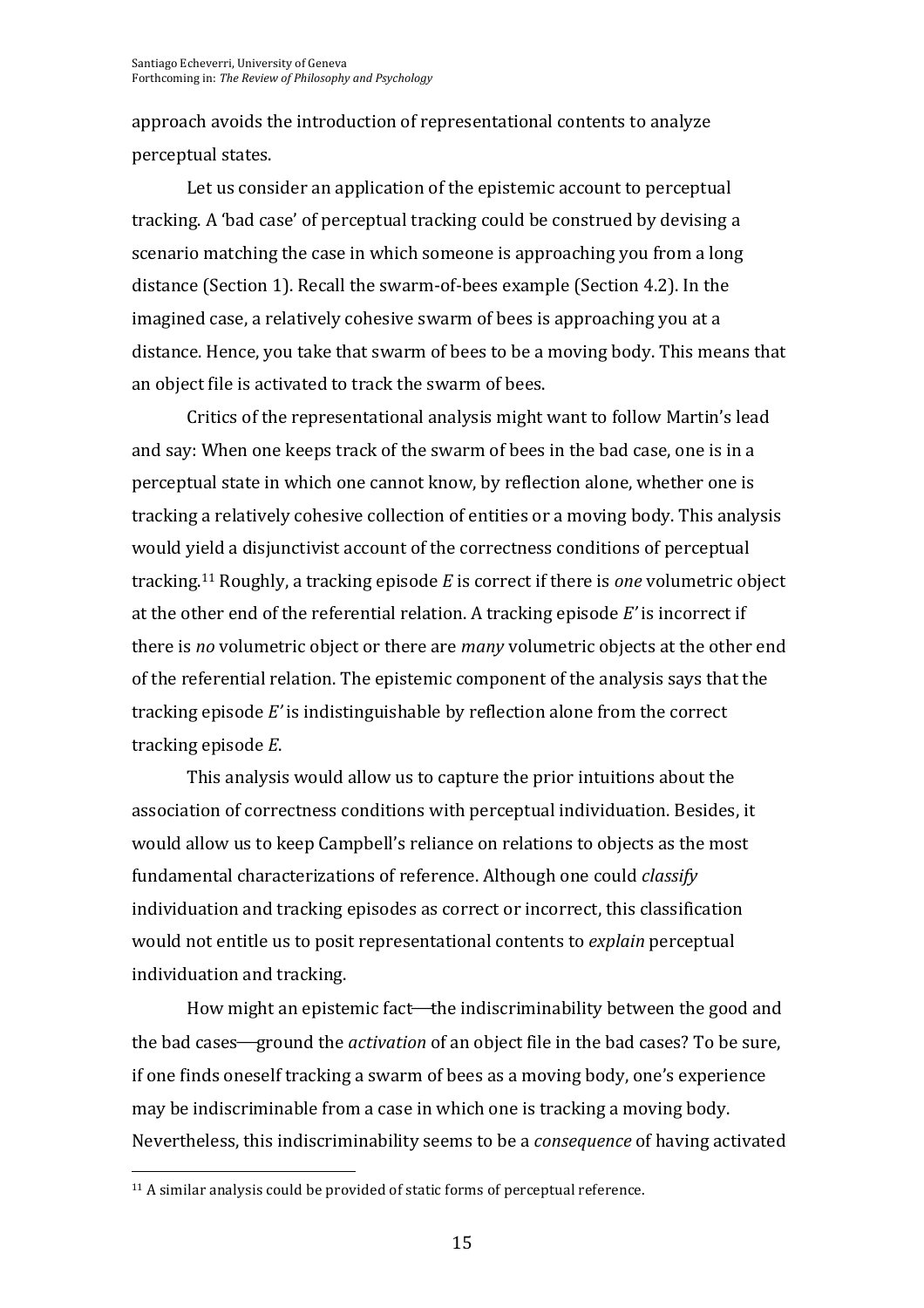an object file to keep track of the swarm of bees, so it cannot explain it. Let me elaborate.

If a bad case of tracking is indiscriminable from a good case of tracking, both cases must have the same functional role. In the mental file framework, if two tracking episodes have the same functional role, the same type of file realizes them (Section 1). Consequently, if two tracking episodes are indiscriminable, the same kind of file has been activated. In the good case, an object file was activated to keep track of a moving body. In the bad case, an object file was activated to keep track of a swarm of bees. Thus, indiscriminability *presupposes* the activation of an object file. If the two tracking episodes are indiscriminable, it is because the same type of file underwrites them.

This argument hinges on the principle that indiscriminability between the good and the bad cases requires sameness of functional role (Fish 2009). One might reply that this premise is not mandatory, though. After all, functional roles can be broadly individuated. On a broad understanding, the functional roles of the two cases are different, for they involve different worldly entities. The good case has one volumetric entity at the other end of the referential relation. The bad case has a multiplicity of entities at the other end of the referential relation.

Although broad functional roles may be relevant in some explanatory contexts, all we need here is the plausible principle that the bad and the good cases share the same narrow functional role ('n-functional role' for short). An nfunctional role only considers the relations that a mental state bears to other mental states. Now, if the bad and the good cases were n-functionally different, they would be discriminable. Being n-functionally different, it would be possible at least in principle—to detect minor differences in how correct or incorrect tracking episodes are related to other mental states. This would make the two states discriminable. Yet, what makes the epistemic analysis so attractive is that, however ideal one's epistemic situation is, the subject cannot discriminate, *even in* principle, the good from the bad cases (Martin 2006).<sup>12</sup>

 $12$  It is common to individuate types of mental files by sameness of n-functional role (Recanati 2012). It is also common to put forward views that guarantee that, if two mental files are of the same type, they have the same n-functional role (Fodor 2008). And this is how cognitive scientists characterize object files (Section 1).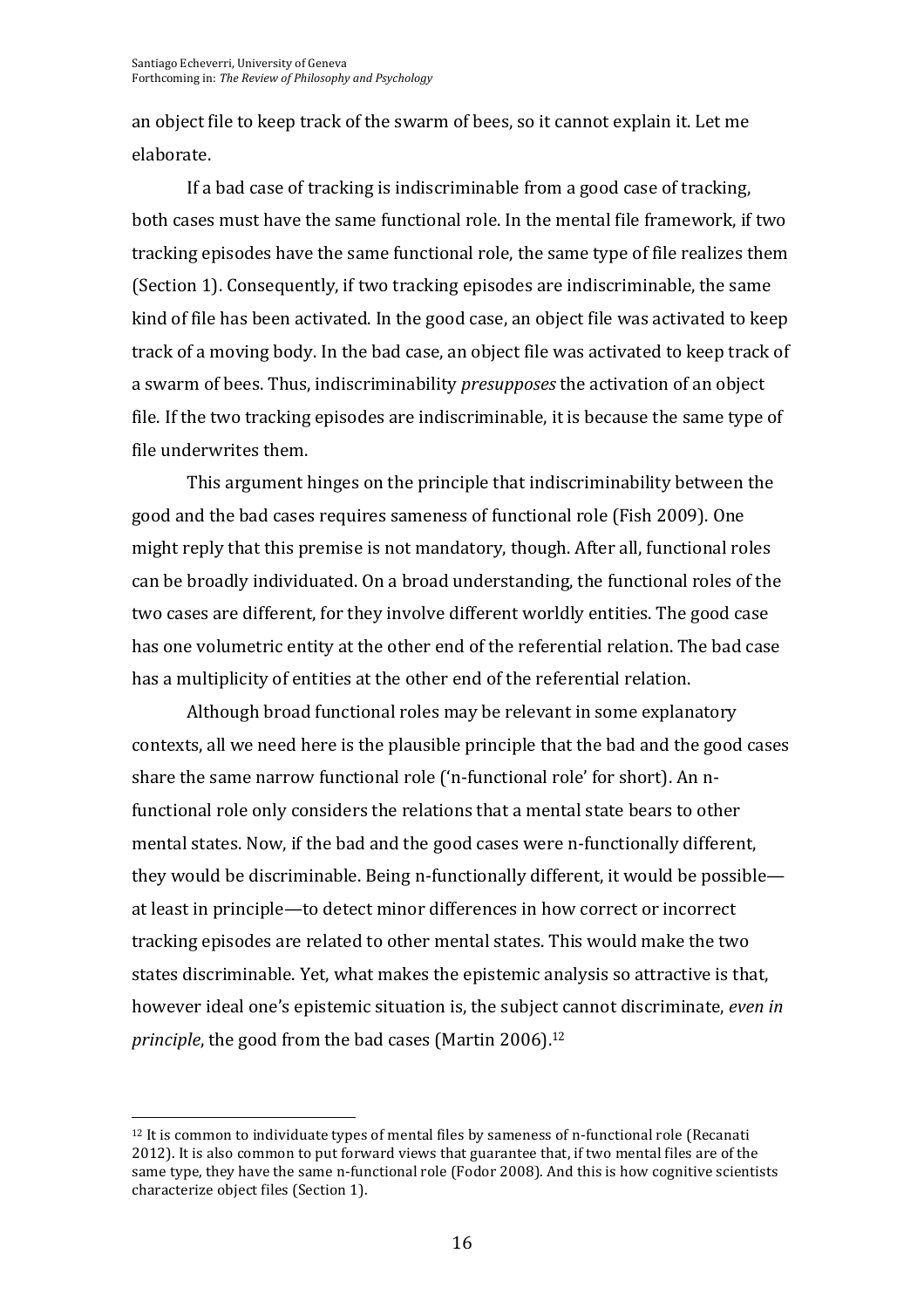To sum up: If two tracking episodes are indiscriminable, they share the same n-functional role. In the mental file framework, sameness of n-functional role requires sameness of type of file. As a result, if good and bad tracking episodes are indiscriminable from each other, they share the same type of file. In other words, the activation of the same type of file in the good and the bad cases cannot be explained by their mutual indiscriminability.

It might be objected that accounting for the activation of an object file is only part of the reference-fixing problem. After all, an object file can be activated but fail to refer to a particular object. In the bad case we have been considering, the object file does not refer to the swarm of bees because object files are mental representations analogous to singular terms (Section 1). So it is inappropriate to reject an account of reference fixing just by focusing on the activation of object files in response to a collection of individuals.

Even if one denies that the object file refers to the swarm of bees, the previous example has a more general moral: the disjunctivist is led to offer no account of the activation conditions of object files in the bad cases. This is an unattractive result. Moreover, it is reasonable to assume that the activation conditions of object files are sufficiently similar in the good and the bad cases. It is hard to see how someone who is not antecedently committed to disjunctivism could reject this assumption, given that there is a simpler account that provides a unified explanation of the activation conditions of object files in the good and the bad cases, or so I shall argue.

If perceptual individuation is explained by positing representational contents, the sort of fact that grounds the activation of object files is the same in the two cases. The visual system represents a multiplicity of elements as one volumetric entity. This primitive representation explains why an object file becomes active to track a person approaching from a long distance. Interestingly, the same account can be offered to explain why an object file is activated to track a relatively cohesive swarm of bees. The difference between the two cases lies in the match (or mismatch) of the primitive representations with the world. This is—I take it—the underlying assumption of much contemporary cognitive science. It assumes that the same representational contents underlie the exercise of perceptual abilities in the good and the bad cases. And there seems to be no good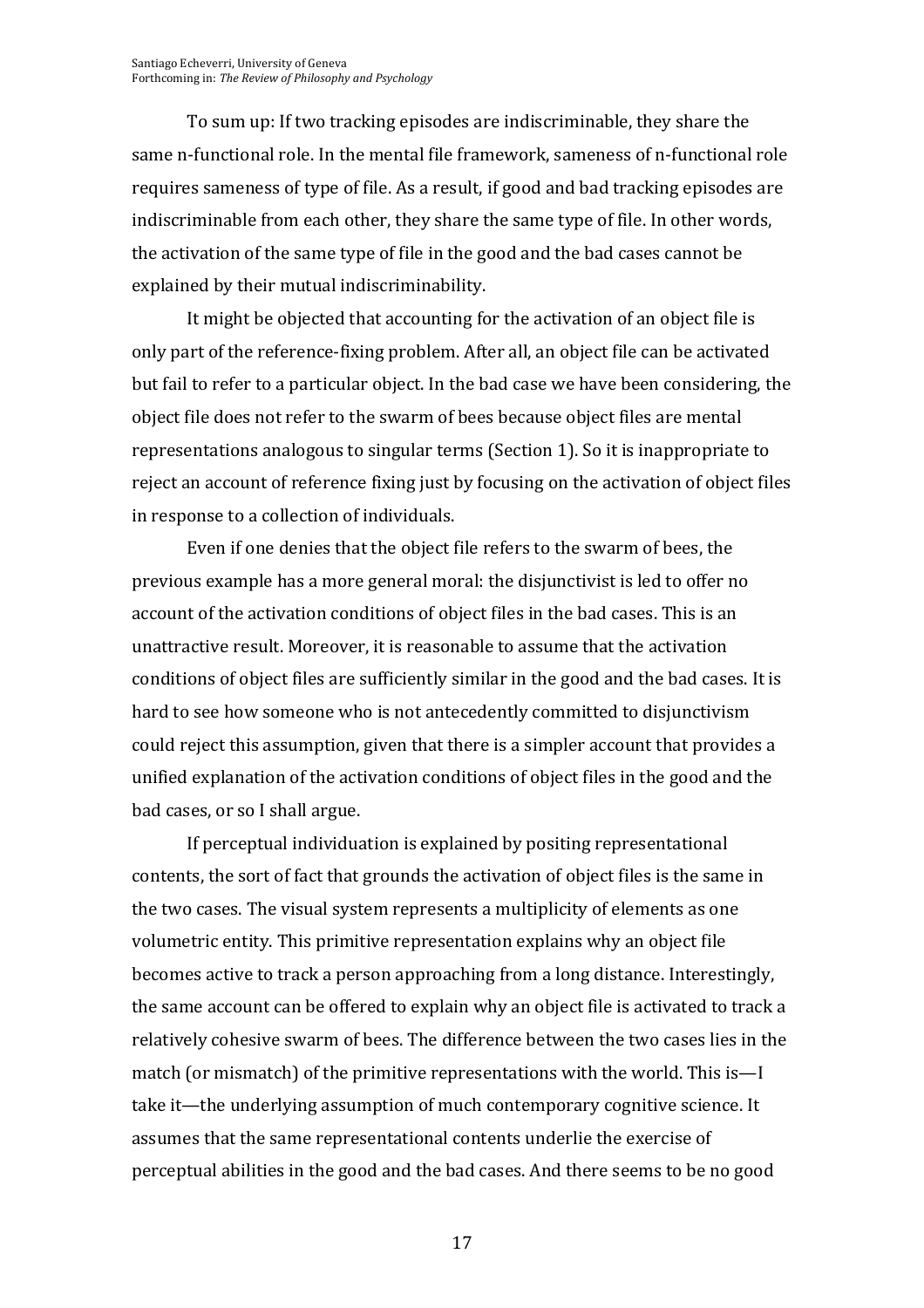reason to reject this assumption in favor of a disjunctivist analysis of perceptual individuation (see Burge 2005, for a similar line of thought).<sup>13</sup>

# **5. Representational Singularism and Descriptivism**

Singularists often hold that relations to objects are fundamental and unanalyzable. If we are interested in explaining reference fixing, as Campbell is, this radical primitivism is not mandatory. There are more fundamental ways of explaining reference than positing relations to objects. If we want to provide a uniform and informative account of the activation conditions of object files in the good and the bad cases, it is reasonable to introduce representational contents. Pace Campbell, representational contents are not only found downstream of perceptual relations. They are also relevant to explain how object files refer to objects. 

Some might wonder whether this representational strategy introduces descriptivism back into the picture. I want to suggest, though, that the representational contents of perceptual individuation do not vindicate descriptivism. If my arguments are correct, there is a third way between descriptivism and singularism (as far as visual reference is concerned). I call this view 'representational singularism.'

Object files represent the instantiation of properties by some objects. They may have the form THIS IS F, where THIS refers to an object and F denotes a property (Pylyshyn 2007; Recanati 2012). Thus, positing more primitive representational contents to explain the activation of object files requires that we introduce different representations underlying the activation of THIS. Since these representations concern pre-objective elements, their contents cannot be carried by predicates of mental demonstratives. The resulting view fits therefore our characterization of the weak acquaintance-first model (WAFM): it posits a nonsatisfactional reference-fixing mechanism. Since it departs from the purely causal account of properties in reference fixing, I call it 'representational singularism.'

 $13$  This argument seeks to show that disjunctivism is not a good strategy for avoiding the introduction of representational contents to explain reference fixing. Yet, it does not undermine epistemological disjunctivism. One might still argue that the evidence available in the good cases is not of the same type as the evidence available in the bad cases.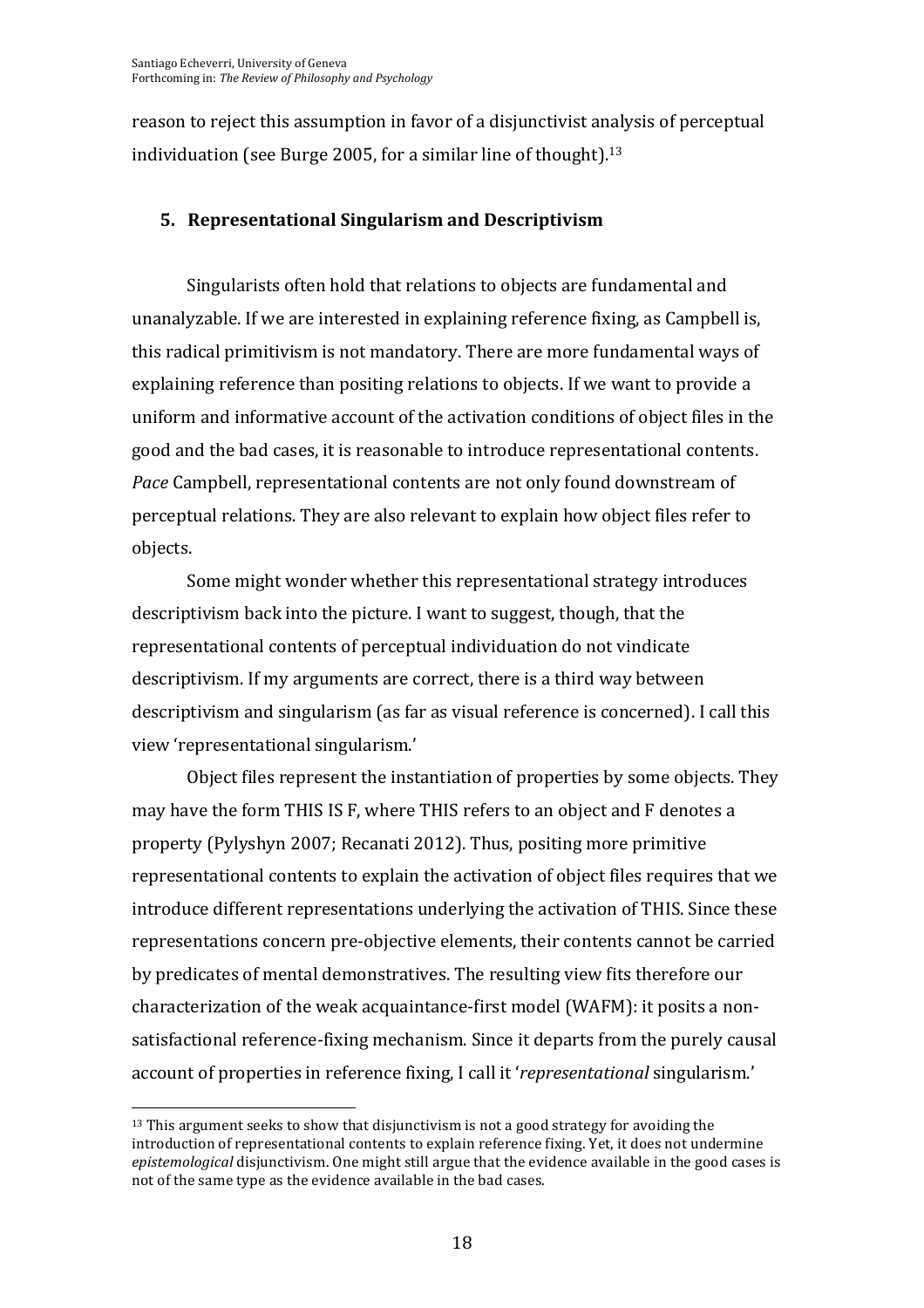On the descriptivist model, what fixes reference is the fact that a set of properties is *uniquely* satisfied by the object of reference (Section 2). This means that successful reference must rule out two states of affairs: that the properties have no satisfier and that they have more than one satisfier. Clearly, uses of properties to group items do not fit into this model. Grouping is not a procedure whereby one ascertains whether a property is uniquely satisfied by an object. Instead, it is a means of determining what counts as a perceptual *unit*. To this end, it is not necessary to determine whether there is at least one and at most one object that satisfies a property but rather which elements go together. Hence, grouping is a pre-condition for raising *any* question about the satisfaction of the uniqueness condition. If one asks: 'Is F uniquely satisfied?' one must already know what counts as *one* object.

Similarly, in figure-ground segregation, the crucial issue is whether a given border belongs to one or another surface. Border attribution decides which surface acquires figural status so that it is parsed as a three-dimensional object. Interestingly, the figure is not determined as the unique satisfier of a specific shape. Instead, the figure's possession of a specific shape is the *upshot* of the segregation process. Whereas the figure is perceived as the surface that has a determinate shape, the ground is perceived as a shapeless region that seems to continue behind it. Thus, *the shape is not available independently of the very process* of detaching the figure from the background. So it makes little sense to depict its role as a represented condition in search of a unique satisfier.<sup>14</sup>

To be sure, one might re-describe individuation by using the vocabulary of descriptivism. To this end, one might submit that there is at least one relation that must be uniquely satisfied by the pre-objective elements that are represented by the visual system: the relation of belonging to the same object. If this relation is not

 $14$  Of course, some shapes must be available before the system distinguishes figure from ground. These shapes are necessary to characterize some organizational principles, such as convexity or symmetry. Nevertheless, these shapes are not attributes of whole objects but of object-parts, as can be seen in Figure 2. The columns are not entirely convex; only some of their parts are.

The Kanizsa and Gerbino display also shows that some forms of figure-ground distinction exploit a *pattern of similar configurations.* If one reduces the number of black surfaces to one, it is unlikely that one experiences the remaining black surface as a figure. Hence, in some cases, the figure is not determined as the unique satisfier of a given property. Instead, it is determined as *one* of the satisfiers of a given property.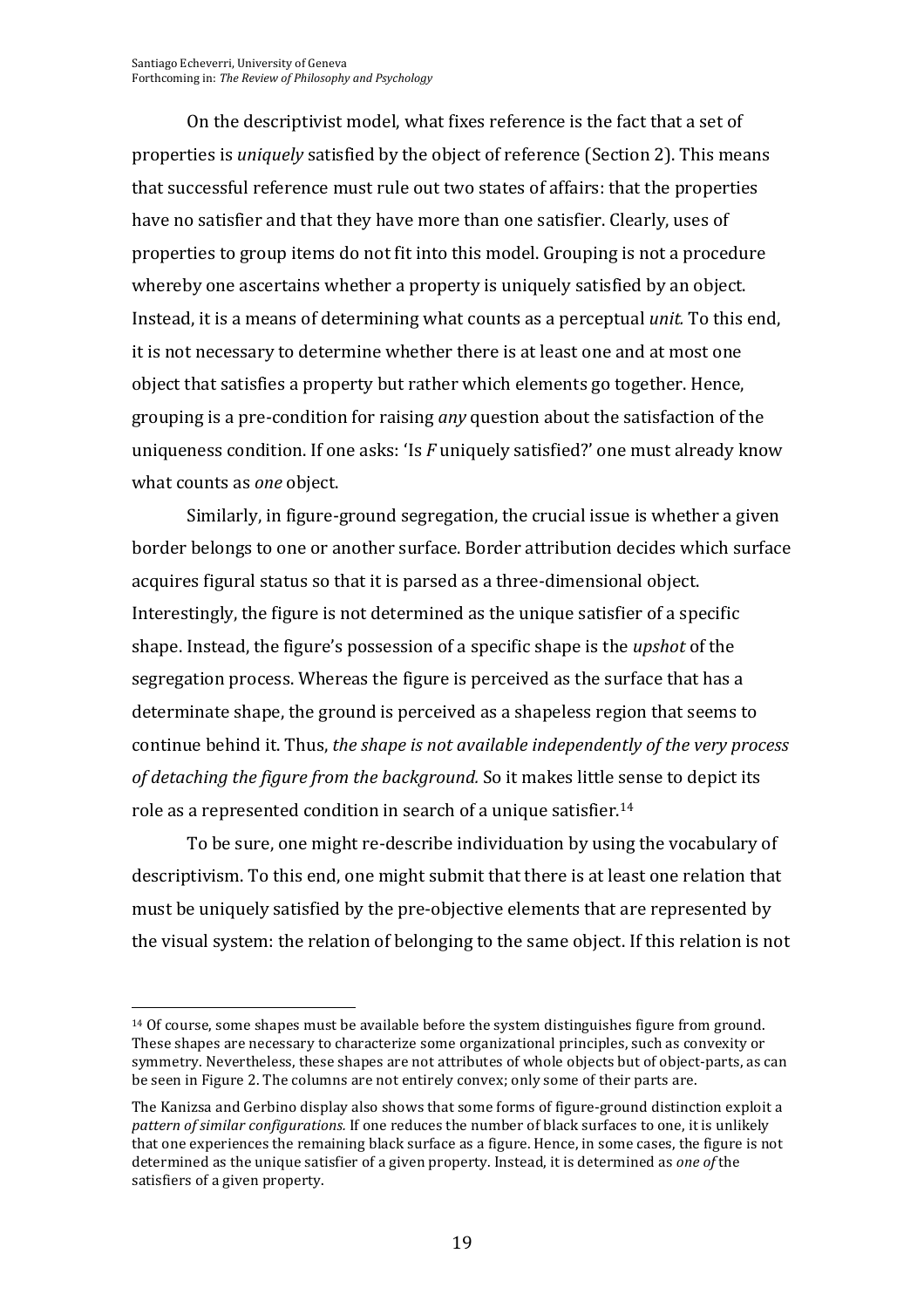uniquely instantiated by those elements—so the argument goes—the scene has not been accurately parsed into objects.<sup>15</sup>

Although there is a sense in which the unique instantiation of the relation of belonging to the same object is necessary for successful individuation, this is not sufficient to count the present proposal as descriptivist. First, recall that descriptivism holds that the representation of the properties of objects is a *precondition* for referring to those objects (Section 2). Yet, there is no reason to believe that the representation of the relation of belonging to the same object is a pre-condition for referring to objects. If the visual system needed a representation of the relation of belonging to the same object in order to individuate objects, the account would be circular. It would presuppose a prior ability to determine what counts as the same object in the scene. Second, although successful reference might require that the relation of belonging to the same object must be uniquely satisfied, this re-description violates the formulation of the satisfactional claim, which follows Russell's theory of definite descriptions. In Russell's model, the reference-fixing properties must be uniquely satisfied by the *object of reference*, and not by the *pre-objective elements* that turn out to be parts of that object (Section 2). This explains why the representational contents necessary for perceptual individuation must be non-descriptivist. Whereas mental file theorists characterize descriptivism as the claim that the properties denoted by the predicates of *object files* fix the reference of those files, the properties used in perceptual individuation cannot be denoted by the predicates of object files. Otherwise, we would be led to conflate the properties of objects with the properties of their parts.

I do not mean to imply that there are no commonalities between descriptivist theories of reference and the representations underlying perceptual organization. The most obvious similarity is that individuation can be characterized by using the expression 'satisfy.' In the Ishihara Color Vision Test, the visual system is sensitive to the satisfaction by some dots of the property  $\langle$ Being green $\rangle$  and of relational properties like  $\langle$ Having a similar hue $\rangle$  and  $\langle$ Being relatively close). Nevertheless, this re-description introduces different semantic

<sup>&</sup>lt;sup>15</sup> I owe this objection to an anonymous referee of this journal.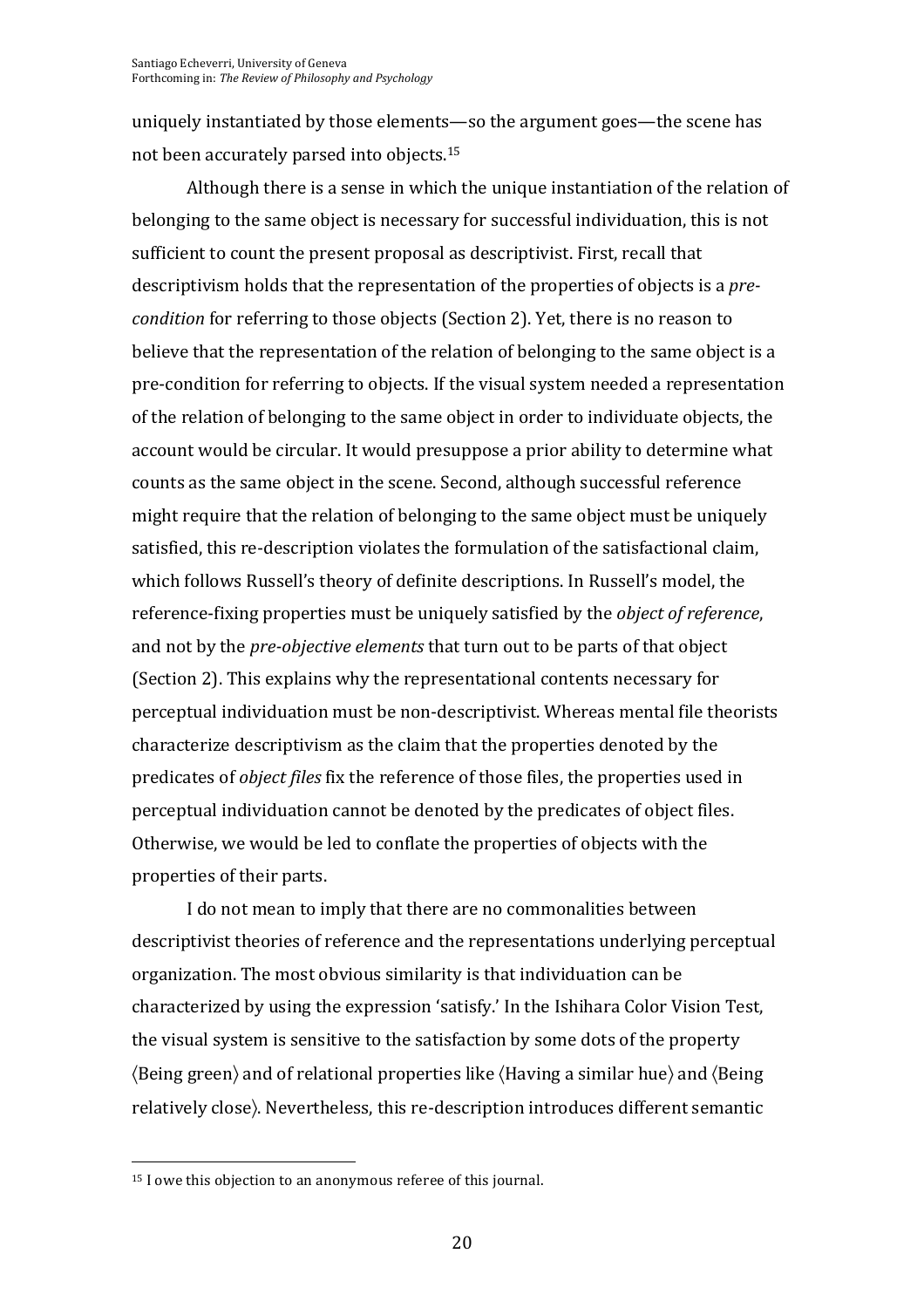relations from those traditionally exploited in the descriptivist literature. The dots are *not the object of reference* but *parts* of that object. This is sufficient to count their relations as non-satisfactional in the relevant sense (Section 2).

It is easy to overlook this point because *some* of the properties we perceptually attribute to objects are also used to individuate them. Think of the '5' in the Ishihara Color Vision Test. In this example, the property  $\langle$ Being green $\rangle$  is both a property of *each* individual dot and a property of the '5.' Nevertheless, this does not hold for all the properties used for individuation. The relational properties  $\langle$ Being relatively close $\rangle$  and  $\langle$ Having a similar hue $\rangle$ —which are used for individuation as well—are not properties of the object but of the pre-objective elements that turn out to be parts of that object.

This difference is relevant to the debate between singularism and descriptivism. An influential objection to descriptivism is that it faces circularity problems. If reference requires the determination of the unique satisfier of a property  $F$ , there must be a prior means of referring to the bearer of that property (Campbell 2009; Pylyshyn 2007). Once we move from objects to pre-objective elements, this objection cannot get off the ground. After all, individuation abilities do not presuppose unexplained abilities to refer to objects. They only presuppose abilities to single out pre-objective elements, which are parsed as individuals when some organizational principles are satisfied.<sup>16</sup>

To be sure, the topic of perceptual individuation would require a more detailed analysis. Nevertheless, what I have said here supports the conclusion that perceptual individuation has non-satisfactional contents. These representational contents do not exploit the attributive relations that obtain between objects and properties but rather the relations that obtain between pre-objective elements.

 $16$  I do not mean to imply that descriptivism cannot respond to the circularity problems. I only mean that those problems do not even arise for representational singularism. A different circularity problem could be formulated for representational singularism if individuation had to operate over *parts* of objects. If the system had to know beforehand whether what it currently perceives is a part, perception could never get off the ground. In order to be in a position to discover the parts of a scene, one should already have singled out the corresponding object. For this reason, a correct account of perceptual organization must describe the system as having access to portions of the scene before any part/non-part distinction is made. That is precisely why I am using the phrase 'pre-objective element.' Parsing some elements as parts is one of the outputs of organizational processes.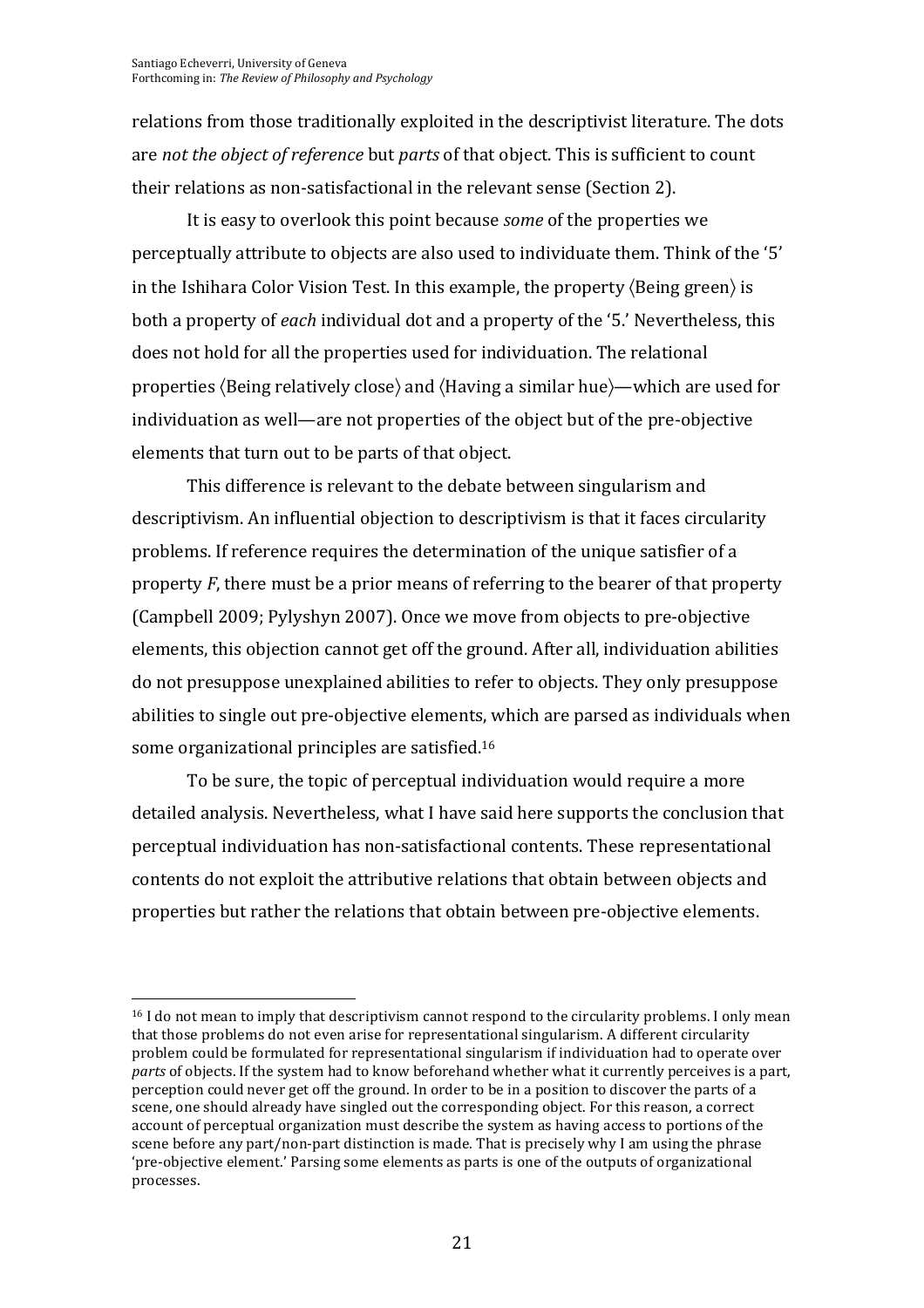Some relational properties are used to draw a line between a whole and its surrounding non-parts.

# **6. Representational Singularism and Causal Singularism**

Most contemporary work on reference assumes that descriptivism and singularism are the only possible accounts of reference fixing. I cast doubt on this assumption by focusing on the visual fixation of reference. The view I put forward emphasizes the existence of non-satisfactional representational contents that underlie perceptual individuation. In this section, I contrast the proposed view with causal singularism.

A common idea associated with singularism is the claim that perceptual relations are fundamental and non-analyzable. Consider a flowchart analysis of Campbell's account (Figure 3). His model has the interesting feature of making room for a use of properties that differs from their use as the contents of object files. Campbell thinks that a primitive, non-representational mechanism enables the visual system to use a property to select an item in the world. This use for selection is primitive because the system does not have to token any concept of the relevant property, nor perform inductive generalizations involving that property. Unfortunately, his model offers no account of incorrect individuation.

Representational singularism, by contrast, introduces representational contents to explain how the reference of object files is fixed. Contrary to descriptivism, it does not construe those reference-fixing contents as properties denoted by the predicates of object files. And contrary to singularism, it introduces more primitive representations that implement grouping, figure-ground segregation, and possibly other kinds of perceptual organization (Figure 4).

We lack the empirical knowledge to offer a detailed analysis of the representational contents that underlie perceptual individuation. Yet, the following indications might be instructive. Whereas the causal singularist associates an object with  $THIS<sub>x</sub>$  via an acquaintance relation, the representational singularist introduces reference-fixing contents defined over sequences of preobjective elements like dots, lines, surfaces, and so on. These elements are preobjective because they do not presuppose that individuation has already occurred.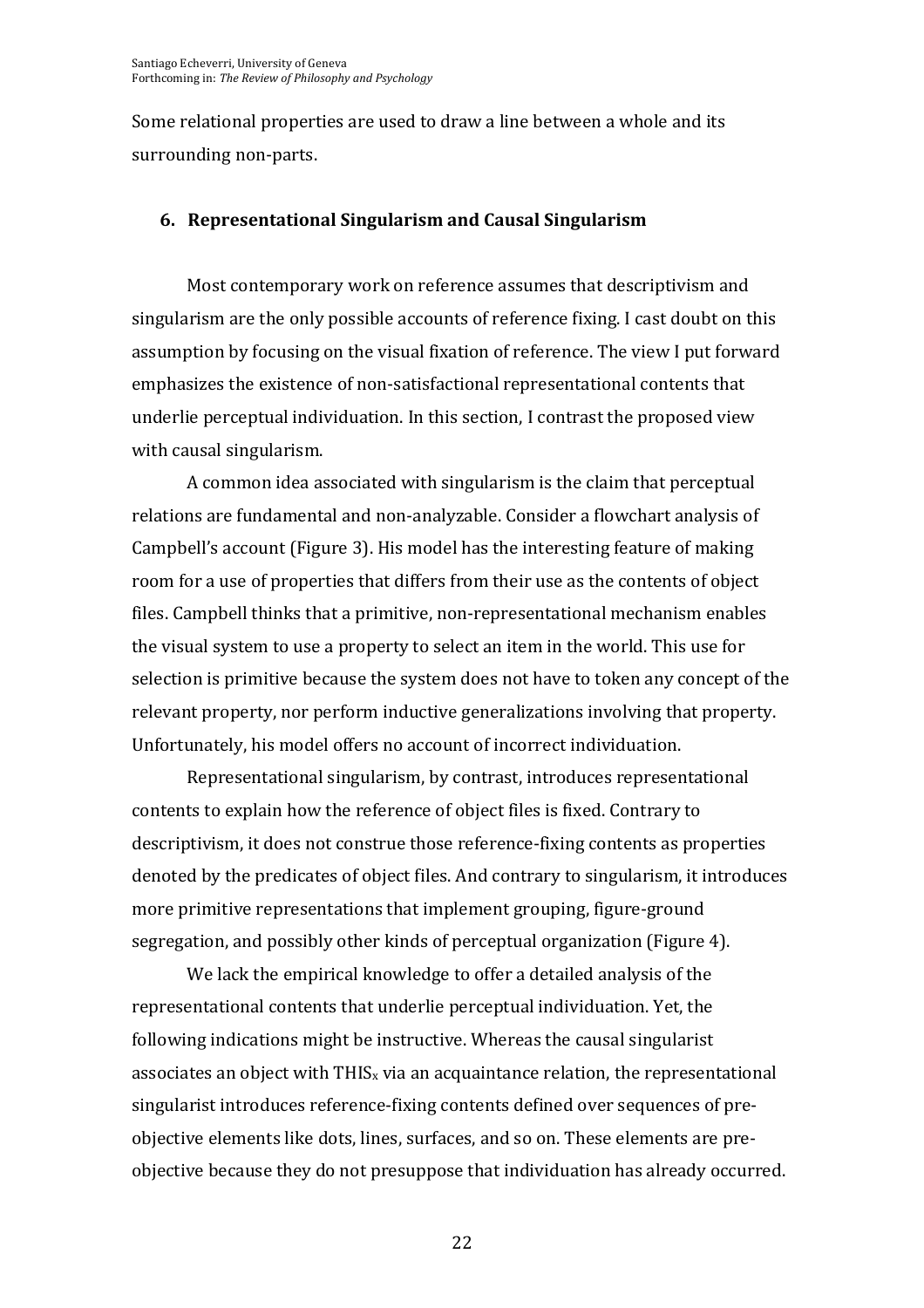They are rather the input that enables visual systems to single out items in the world.

Thus, the reference-fixing content of  $|THIS_x|$  is a function  $f([E_1, E_2,..., E_{n-1}, E_n])$  $E_n$ ) of a sequence  $[E_1, E_2,..., E_{n-1}, E_n]$  of pre-objective elements  $E_1, E_2,..., E_{n-1}, E_n$ . In order to form a reference-fixing sequence, the elements should comply with the principles that govern grouping, figure-ground segregation, and other forms of perceptual organization. When the argument of the function is given,  $THIS_x$ becomes active. Yet, the activation of THIS<sub>x</sub> is not sufficient to fix reference. An activation of THIS<sub>x</sub> refers to an object in the world only if there is a sequence  $|E_1|$ ,  $E_2,..., E_{n-1}, E_n$  of pre-objective elements  $E_1, E_2,..., E_{n-1}, E_n$  in the world that matches and stands in an (appropriate) causal relation to the represented sequence.<sup>17</sup>

When Campbell (2002, 2009) argues that a relational view is preferable to any representational alternative, his underlying assumption is that the only available representational contents are those expressed by sentences containing singular terms referring to objects, predicates denoting properties, and quantifiers ranging over objects and properties. If my approach is on the right track, however, the relational view is not compulsory. If perceptual reference is fixed by *preobjective* representational contents, relations to objects have been elucidated by looking at the representational structures of grouping, figure-ground segregation, and other kinds of perceptual organization. In the visual modality, it is because we can represent some elements in the scene as parts of one volumetric entity that we can stand in epistemically rewarding relations to objects.<sup>18</sup>

 <sup>17</sup> This analysis came to my mind after reading Fine's  $(2007)$  eve-opening defense of semantic relationalism. Contrary to Fine, however, my semantic contents are not defined over sequences of objects but of pre-objective elements.

Our reference-fixing contents also bear a superficial similarity to Kaplan's (1977) characters. Kaplan's characters fix the reference of indexicals but are not part of the content of those indexicals. Similarly, our reference-fixing contents fix the reference of object files but are not part of their contents. Nevertheless, our reference-fixing contents differ from Kaplan's characters. First, Kaplan's characters are functions from contexts to contents. Technically, Kaplan's contexts are *n*-tuples of parameters. While these *n*-tuples are typically understood as lists of relatively independent parameters, the arguments of our reference-fixing contents are sequences of parameters that are related to each other by organizational principles. Second, whereas Kaplan's contexts are often construed as sets of *individuals* or *particular* times or locations, the arguments of our referencefixing contents are more primitive than individuals. They are pre-objective elements that serve as input to determine the individuals present in a scene.

 $18$  A multisensory model of reference fixing ought to make room for other reference-fixing mechanisms, such as the auditory perception of events. On the plausible assumption that voices have the function of enabling humans to individuate and recognize their conspecifics (Matthen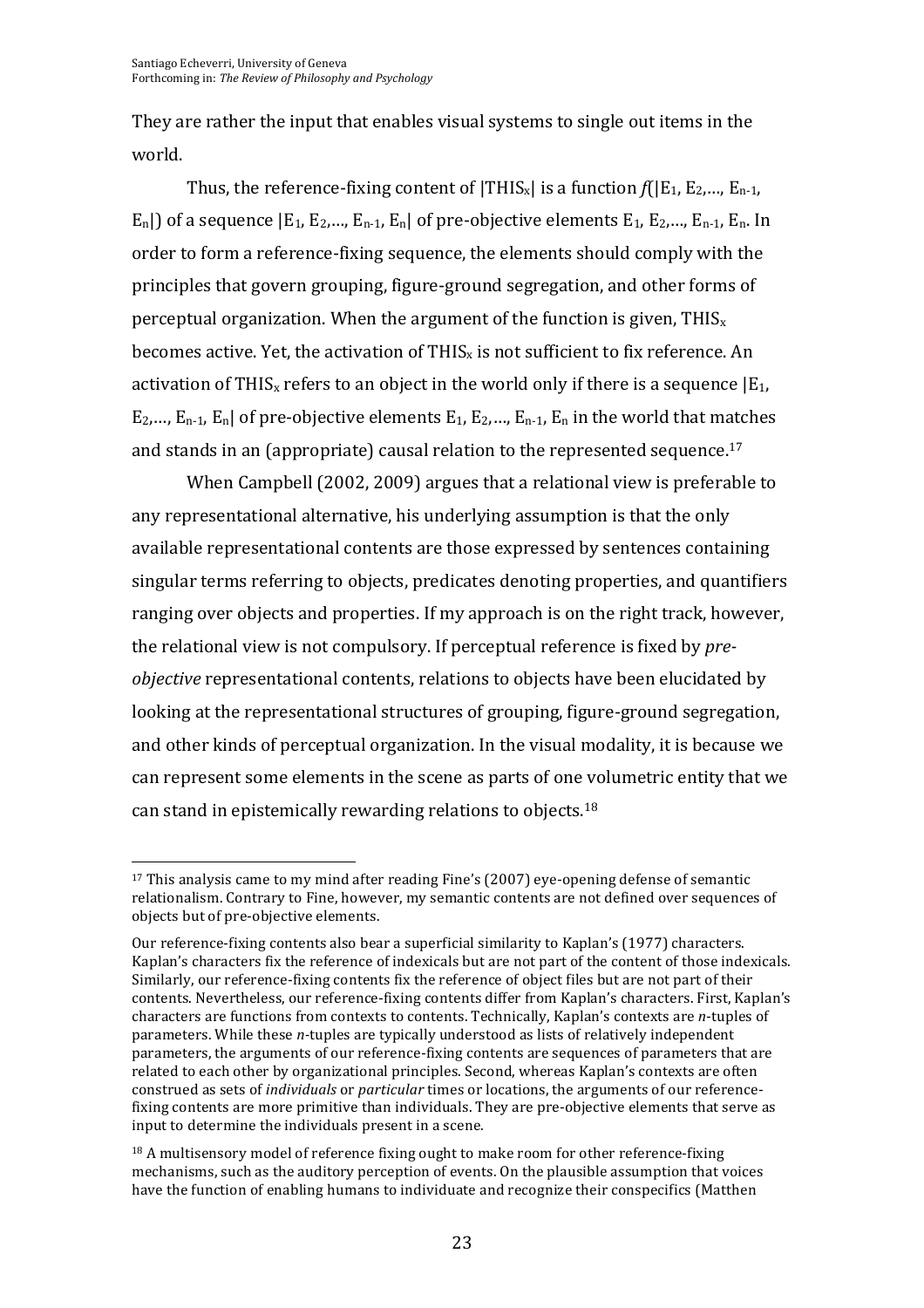Some readers might protest that representational singularism does not really stop the regress faced by descriptivism. After all, the ability to single out preobjective elements leaves a number of questions open. If the pre-objective elements are represented, how is the reference of these representations fixed? Is it fixed via a purely causal mechanism?<sup>19</sup>

I admit that representational singularism does not offer a final solution to the regress problem. Nevertheless, it does constitute progress in relation to descriptivism and causal singularism. To show why, let me distinguish two kinds of homuncular theories. *Circular* theories try to explain an ability A by postulating another ability *B* that requires the exercise of *A*. Traditional forms of descriptivism are circular in this sense because they explain reference by postulating abilities that require the exercise of the very ability to refer to objects. *Non-circular* theories, by contrast, try to explain a complex ability as the interplay of simpler abilities that are taken as primitive. As Dennett (1978: 123-4) famously argued, psychological explanations are homuncular in this second sense:

If one can get a team or committee of *relatively* ignorant, narrow-minded, blind homunculi to produce the intelligent behavior of the whole, this is progress. A flowchart is typically the organizational chart of a committee of homunculi (investigators, librarians, accountants, executives); each box specifies a homunculus by specifying a function *without* saying how it is to be accomplished (one says, in effect: put a little man in there to do the job). (Dennett 1978: 123-4).

Representational singularism is homuncular in Dennett's sense. It factorizes the ability to refer to objects as the interplay of the abilities  $(1)$  to single out preobjective elements and (2) to organize those elements by principles of grouping, figure-ground segregation, and so on.

How is the reference to these pre-objective elements fixed? This is an empirical issue that cannot be settled from the armchair. My view is very close to Dennett's: the regress will come to an end when we get a flowchart analysis that lands us with homunculi so stupid that they could be replaced by a machine. Thus,

<u> 1989 - Johann Stein, marwolaethau a bhann an chomhair an chomhair an chomhair an chomhair an chomhair an chom</u>

<sup>2010),</sup> listening to a voice may suffice to open an object file or even a recognitional file (if one is familiar with the voice).

 $19$  These questions were prompted by a referee of this journal.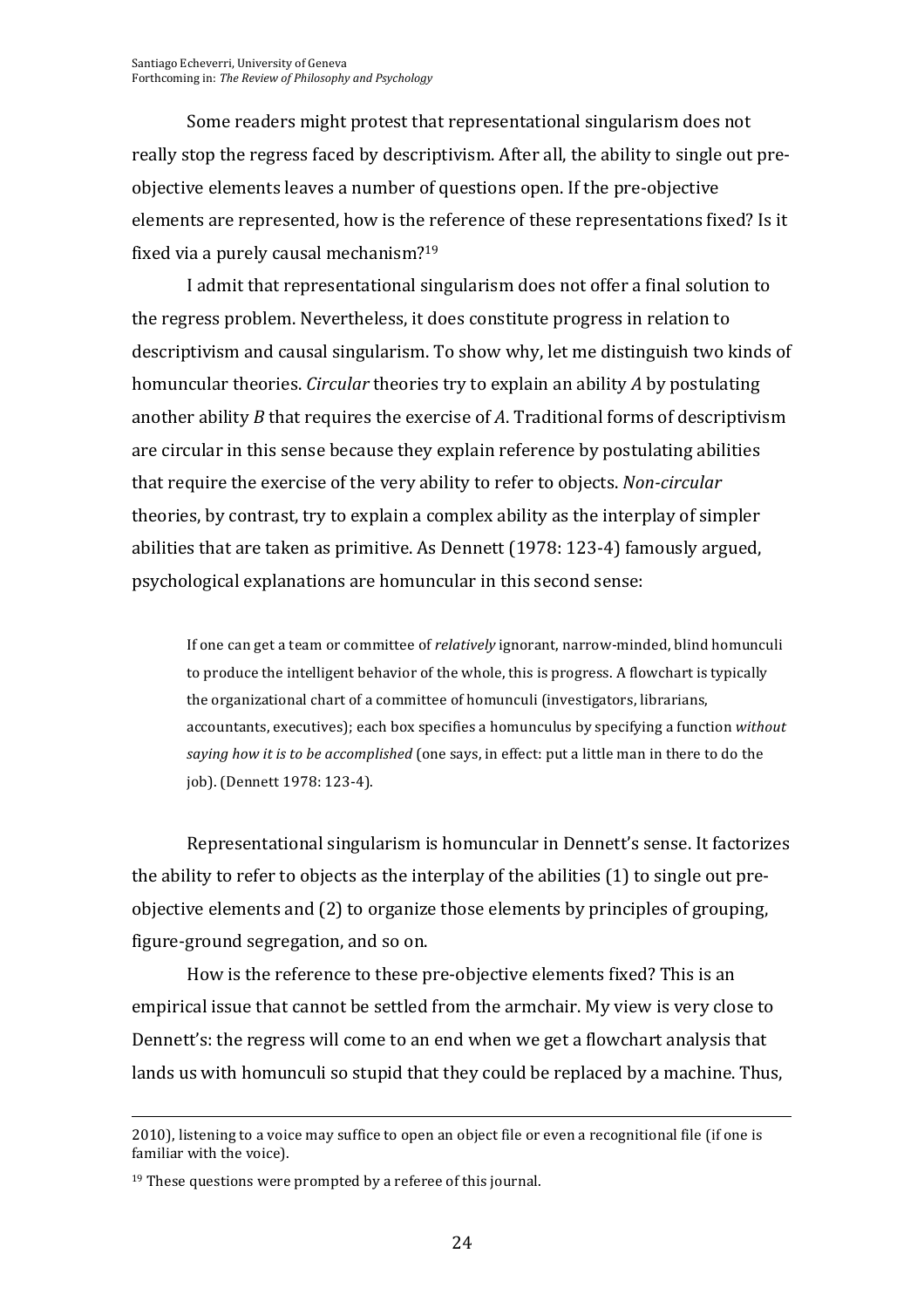the regress will come to an end when we identify a purely causal process. A number of theoretical options are open. One might claim that the finest-grained flowchart analysis would land us with *atomic* representations that refer to preobjective elements in a purely causal manner. I am not sure whether the devices that single out pre-objective objects are atomic representations in that sense. One might also claim that the finest-grained flowchart analysis would land us with basic parts of the functional architecture that cannot be plausibly described as representations. These are difficult topics that ultimately depend on one's choice of a functional architecture. They are at the heart of the controversy between symbolic, connectionist, and dynamic architectures. Although these questions are largely open, my main point remains: representational singularism fares better than descriptivism and causal singularism because it factorizes perceptual reference as the interplay of simpler abilities.

# **7. Representational Singularism and Existentialism**

The focus of this paper was Campbell's picture of the causal use of properties to individuate objects. One might wonder, however, whether representational singularism is strictly necessary to disprove Campbell's antirepresentational account. After all, there are other theories that also introduce contents to characterize visual experience while avoiding the shortcomings of descriptivism. A good example is the existential account of perceptual content (McGinn 1982; Davies 1992; Jackson 2012). On this view, visual experiences represent objects in general terms, i.e. as the satisfiers of some properties. If a subject has an experience as of a red cube in front of her, the content of the experience could be conveyed by the sentence: 'There is a red cube at *L*.' This reliance on an object's satisfaction of properties makes the existential view very similar to descriptivism. Nevertheless, the existential view drops the uniqueness condition. There are two reasons for this move: "an object may fit the general conditions comprised in the perceptual mode of presentation and yet not be perceived, and the object perceived may fail to fit the content of the experience." (McGinn 1982: 53) Consequently, defenders of the existential view claim that the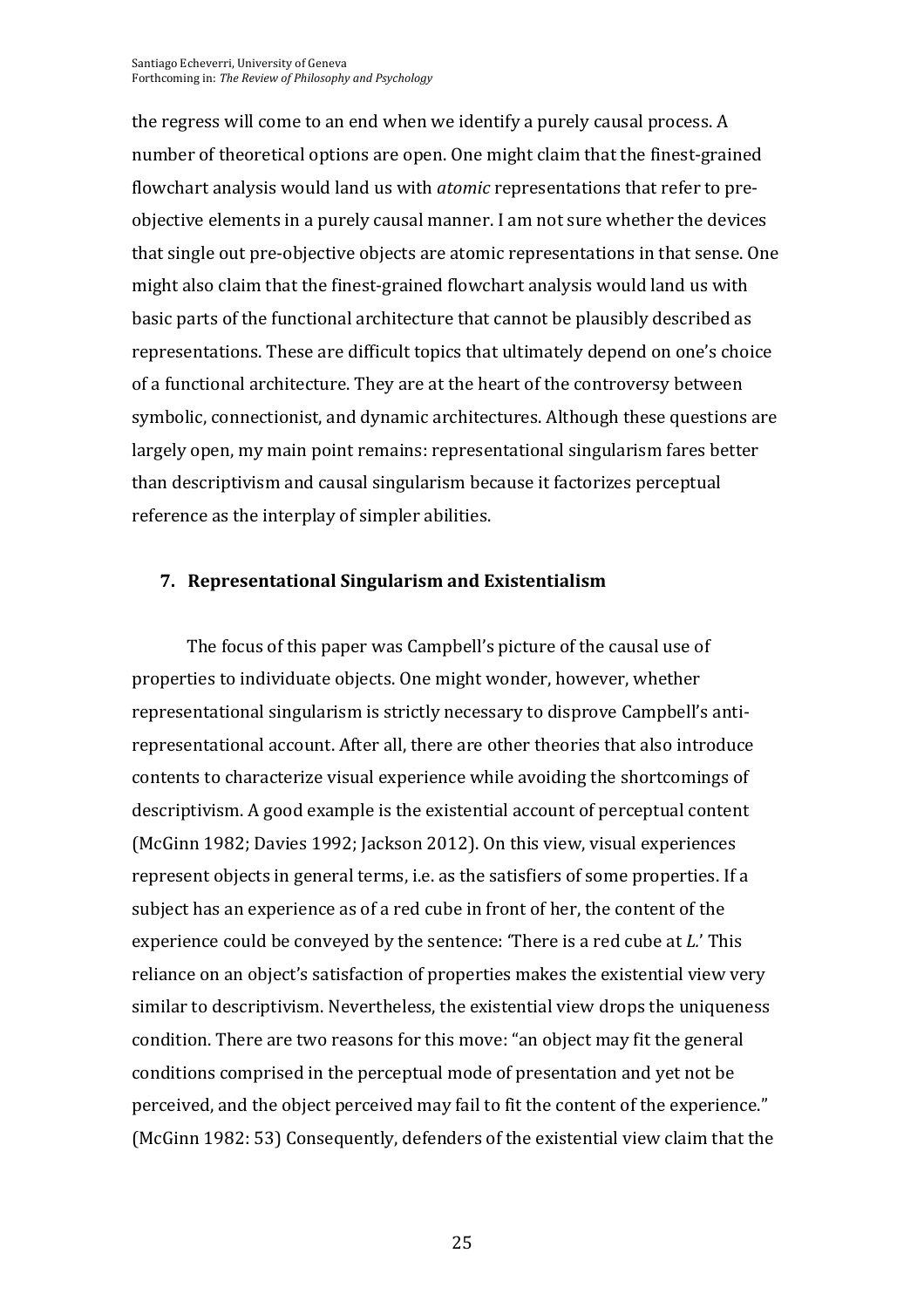objects of perception are not fixed by the general contents of perception but by (appropriate) causal relations.

How does representational singularism compare to existentialism?<sup>20</sup> I shall argue that the alleged advantages of existentialism over descriptivism can be easily accommodated by representational singularism. This will lend additional support to the claim that representational singularism is not a version of descriptivism (Section 5). Moreover, the existential views available in the literature offer a less satisfactory explanation of reference fixing than the one provided by representational singularism. $21$ 

An alleged advantage of existential views is that they accommodate an important phenomenological fact: numerically different objects can be experienced as numerically the same (Davies 1992: 26; McGinn 1982: 60). Let us term it the 'indiscriminability intuition.' In order to capture it, defenders of existentialism ban singular terms from any characterization of the content of visual experiences.

Although representational singularism is not motivated by phenomenological considerations, nothing prevents it from accommodating the indiscriminability intuition. To this end, one might *functionalize* the sequences of pre-objective elements that constitute the arguments of reference-fixing contents. Let me illustrate this move by means of the '5' in the Ishihara Color Vision Test. One might identify the argument of the reference-fixing function with a *particular* sequence of dots. This view predicts that numerically different sequences lead to the activation of numerically different object files. Nevertheless, this interpretation is not mandatory. Indeed, one could claim that a reference-fixing function can lead to the activation of the same object file in response to *any* sequence of entities that satisfies the same individuation principles and properties as the particular dots in Figure 1. In other words, the reference-fixing function can activate the same object file to represent a '5' when qualitatively identical sequences of pre-objective

 $20$  This question was prompted by an anonymous referee of this journal.

 $21$  So-called veridical hallucinations and illusions have also played a central role in debates on existential accounts of perceptual content. These cases raise difficult questions I cannot adequately examine in this paper. I will simply follow Tye (2011) and claim that, *if* veridical illusions and hallucinations constitute a legitimate test for theories of perceptual content, the problem they pose is also a problem for existential views.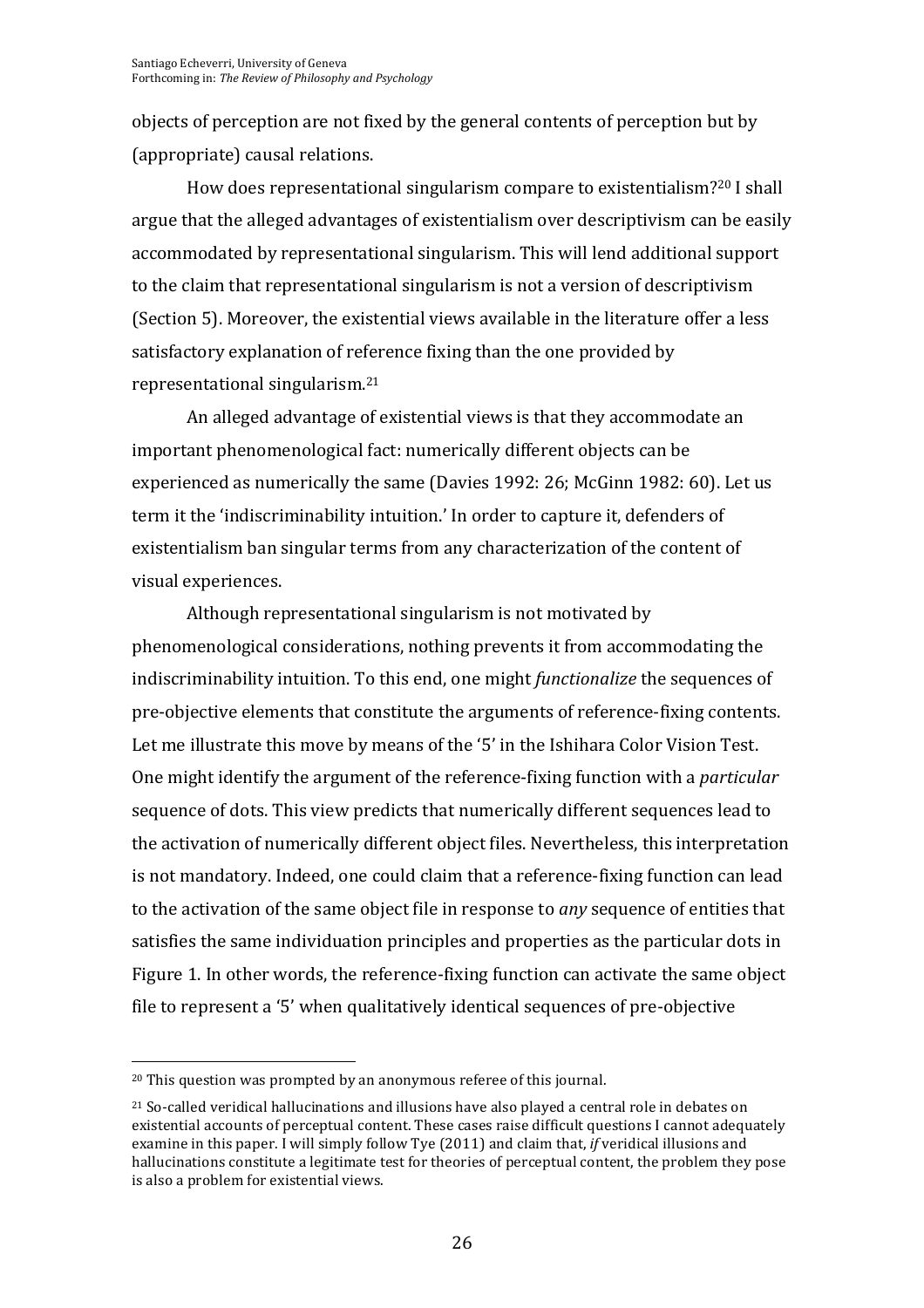elements are presented to the subject. As a result, if two numerically different arrangements of dots are experienced as one and the same '5,' the reference fixing mechanisms that led to the activation of the same object file in the two cases possibly operated over qualitatively identical sequences of pre-objective elements. 22

Another alleged advantage of existentialism is that it overcomes an important problem of descriptivism. As McGinn (1982: 53) points out, "the object perceived may fail to fit the content of the experience." This is well illustrated by the case in which one misperceives a stick half-immersed in water as bent. In this scenario, although the stick is not the unique satisfier of the property (Being bent), one's perceptual state is still about the stick. Since the existential view drops the uniqueness condition, it can avoid this problem. Indeed, it accommodates this case by supplementing the general content of perception with an appropriate causal relation.

Representational singularism can accommodate this fact because it endorses an amended version of Campbell's two-fold distinction between (1) using a property to individuate an object and (2) verifying a proposition to the effect that the object has a property. Once this distinction is introduced, the problem faced by perceptual descriptivism vanishes. If I can misperceive a straight stick as a bent stick, it is because the property  $\langle$ Being bent $\rangle$  was not used by my visual system to individuate the stick. This property was just *misattributed* by the visual system to the stick. In the mental file framework, this means that the property  $\langle$ Being bent $\rangle$  is represented by a predicate in the object file. Before this (or any other property) can be 'written' in the object file, there must be organization mechanisms that fix reference. According to representational singularism, these organization mechanisms involve primitive representational contents that exploit other of properties instantiated by sequences of pre-objective elements.<sup>23</sup>

  $22$  The reason I wrote 'possibly' is that the account should be qualified with appropriate caveats concerning psychological limitations and contextual factors. Perceptual and memory limitations, distraction or even different task demands might lead a subject to activate numerically different object files in response to qualitatively identical sequences of pre-objective elements and the same object file in response to qualitatively different sequences of pre-objective elements.

 $^{23}$  If causal relations only obtain between objects as possessors of some properties, holders of existential views should avail themselves of a similar distinction to solve the problem. They should carefully distinguish the properties that enter into the reference-fixing causal relation from the properties that enter into the general content of perception.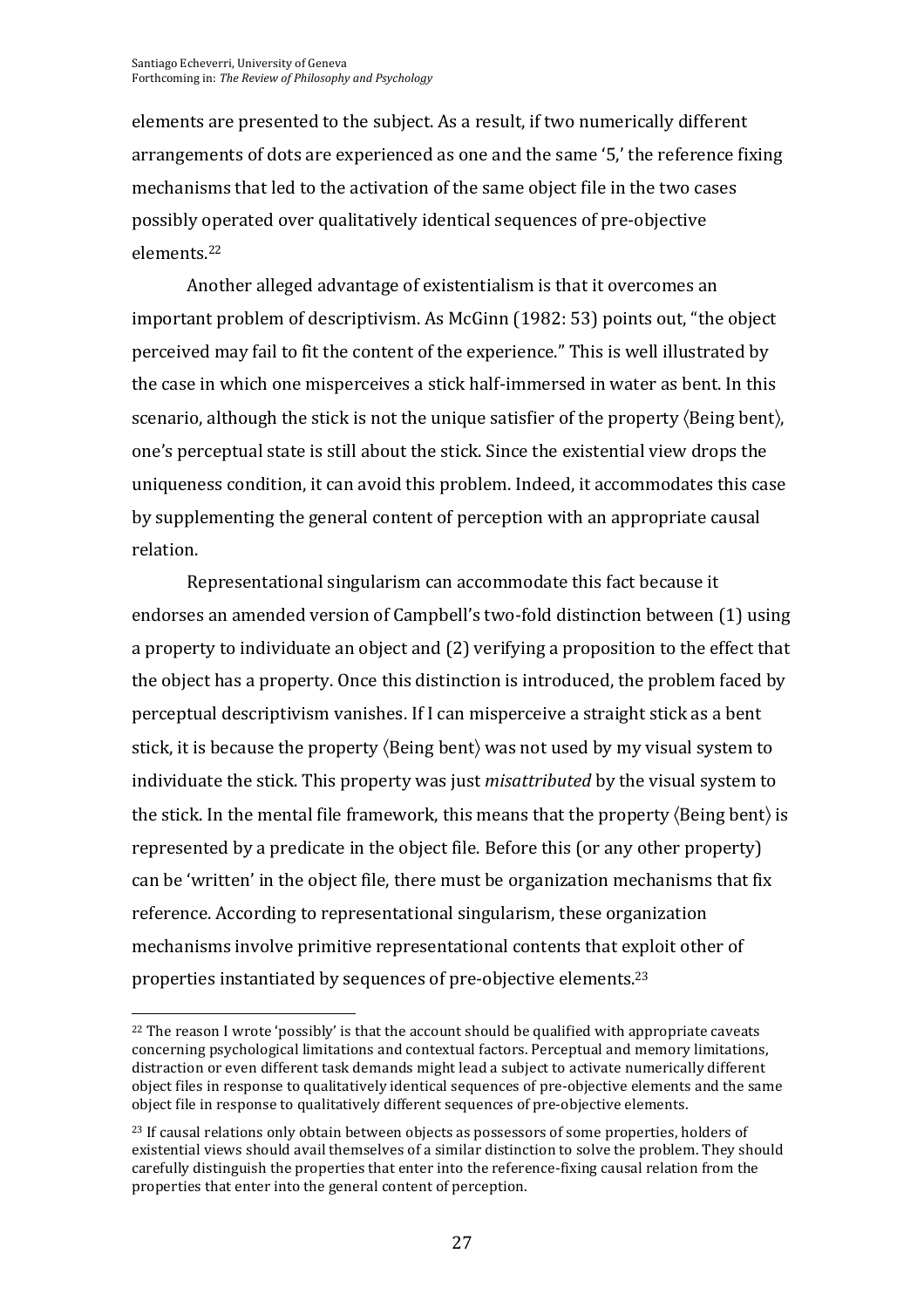To sum up, the two main advantages of existentialism over descriptivism can be easily accommodated within representational singularism: the latter has the resources to accommodate the indiscriminability intuition and to explain successful perceptual reference in cases of perceptual misattribution. This confirms the previous claim that representational singularism is not a version of descriptivism (Section 5). My final point is that the present account of reference fixing is superior to the account offered by existential views.

Recall the indiscriminability intuition. Imagine a subject who has two experiences of two numerically different but indiscriminable objects at two different times. On the plausible assumption that the two experiences have different referents, the general content of those visual experiences is not sufficient to fix their reference. That is another reason why most defenders of existential views supplement the general content of visual experiences with causal relations to objects (Davies 1992: 26; Jackson 2012: 204-5; McGinn 1982: 53).

I agree that causation is necessary to fix reference (Section 6). Nevertheless, I have some qualms with the use of causation in the existential framework. First, a highly influential version of this view construes the causal relation as represented in the content of perceptual states (Searle 1983: 48, 123). On this approach, a visual experience as of a red cube has a two-tiered content:  $(1)$  that there is a red cube and (2) that that red cube stands in such and such causal relation to this very experience. Unfortunately, this approach is psychologically and phenomenologically implausible (Tye 2011: 176). Second, even if one managed to respond to this objection, the resulting picture of reference fixing would not be very informative. Indeed, it is more informative to claim that some organization processes underwritten by mental representations fix visual reference—as representational singularism does—than just to say that it is fixed by an appropriate causal relation. Third, causal models of reference fixing lack—while representational singularism has—an account of the activation conditions of object files in cases of incorrect individuation (Section 4.3). For these reasons, representational singularism constitutes a decisive step forward in the project of explaining reference fixing.<sup>24</sup>

 $24$  In his recent work on perception, Tyler Burge sketched an analysis of reference that does not fit into the singularist/descriptivist dichotomy. According to Burge (2010: 464), "to represent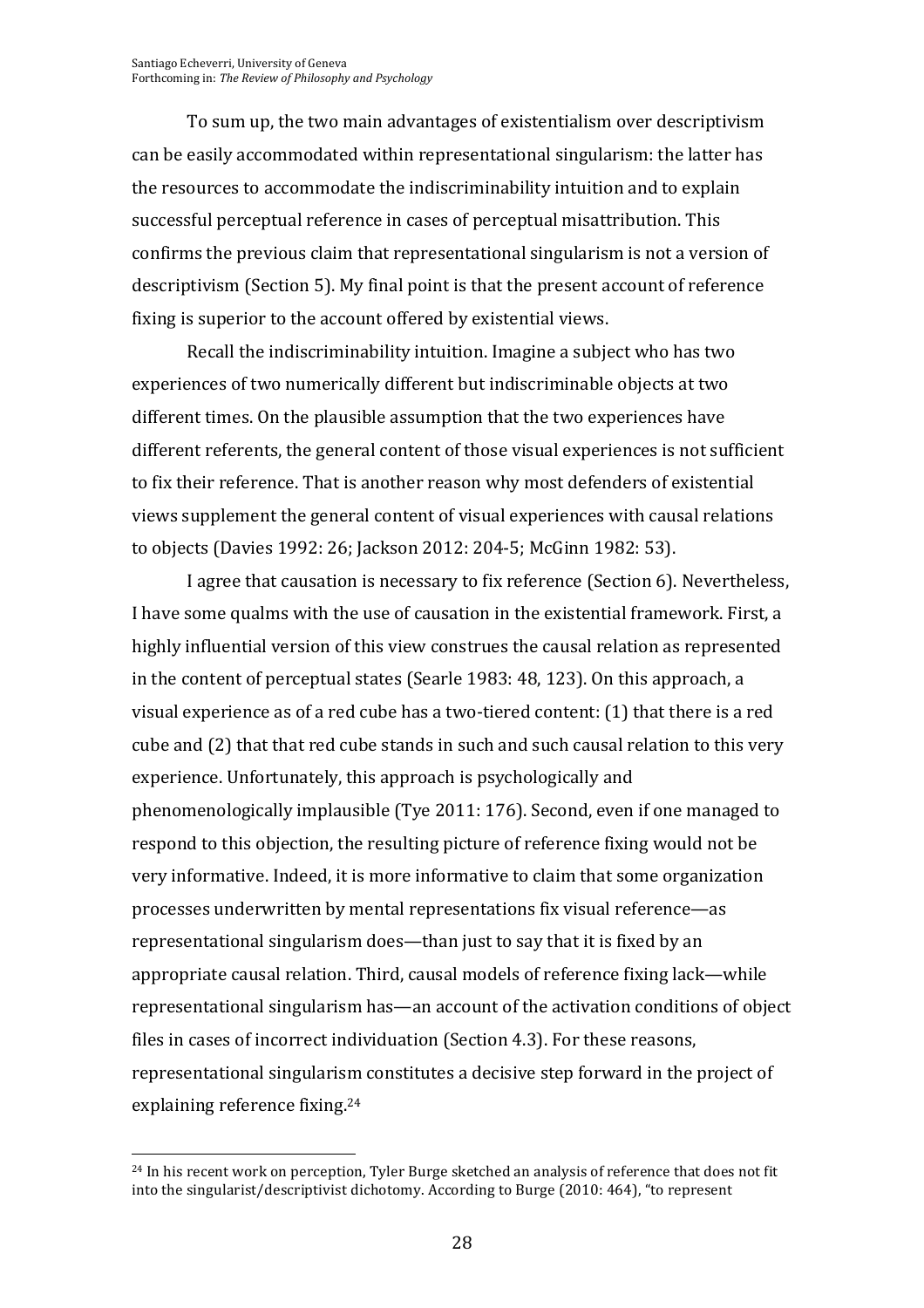**Acknowledgments** I presented earlier versions of this paper at the Instituto de Investigaciones Filosóficas-UNAM (7<sup>th</sup> May 2014), the 5<sup>th</sup> *Workshop on Language*, *Cognition, and Context* (23-25 May 2014), the University of Antioquia (29<sup>th</sup> May 2014), and the University of Geneva  $(25<sup>th</sup>$  September 2014). I am grateful to the audiences for their comments, especially to Santiago Amaya, Julien Deonna, Richard Dub, and Fabrice Teroni. I am also indebted to Santiago Arango, Reinaldo Bernal, Ariel Cecchi, Jérôme Dokic, Gregory Bochner, and an anonymous referee for their comments on earlier drafts of this paper. This work was funded by the Swiss National Science Foundation (research grant No. 100012-150265/1).

#### **References**

Bach, K. (1987) *Thought and Reference*, Oxford, Clarendon Press Block, N. (1995) On a Confusion About a Function of Consciousness, *Brain and Behavioral Sciences*, 18 (2): 227-47

<u> 1989 - Andrea Santa Andrea Andrea Andrea Andrea Andrea Andrea Andrea Andrea Andrea Andrea Andrea Andrea Andr</u>

something as a body, the individual's perceptual system must segment a three-dimensional whole from a surround by [...] principles for identifying cohesiveness and boundedness of threedimensional volume shapes." What is the difference between Burge's account and representational singularism?

We offer different analyses of the contents that fix reference to objects. Whereas representational singularism posits a reference-fixing function defined over a sequence of pre-objective elements, Burge holds that reference to objects is fixed by noun phrase structures of the form THIS F. Burge's analysis is partly supported by his Second Thesis on *De Re* States: each demonstrative representation "must be associated with a nonschematic attributive  $\left[\ldots\right]$  that guides the singular representation." (Burge 2009: 275) If representational singularism is correct, Burge's Second Thesis is mistaken. Indeed, representational singularism shows that the reference of an object file need not be 'guided' by any attributive associated with the object file. After all, its reference can be fixed by *other* representational structures that lead to the activation of the object file. Thus, an object file can become active before (and independently of) any attribution of properties to the referred object.

A good way of illustrating the difference between the two views is by reflecting on the example of the stick half-immersed in water. According to representational singularism, reference is not undermined by the misattribution of the property  $\langle$ Being bent $\rangle$  because the properties that fix reference are not the same as the properties the visual system attributes to objects. In other words, there is a principled difference between individuating objects and attributing properties to those objects. Given his commitment to the Second Thesis, Burge is compelled to treat object individuation on the model of property attribution. Thus, on Burge's view, when there is reference to objects, there must be some attributives that are veridical *of those objects* (Burge 2009: 293-5; 2010: 151). Unfortunately, Burge offers no empirical support for this bold claim. I think this is a mistake inherited from descriptivism. As was pointed out in Section 5, many properties used for individuation are not properties of the referred object but of the pre-objective elements that turn out to be parts of that object.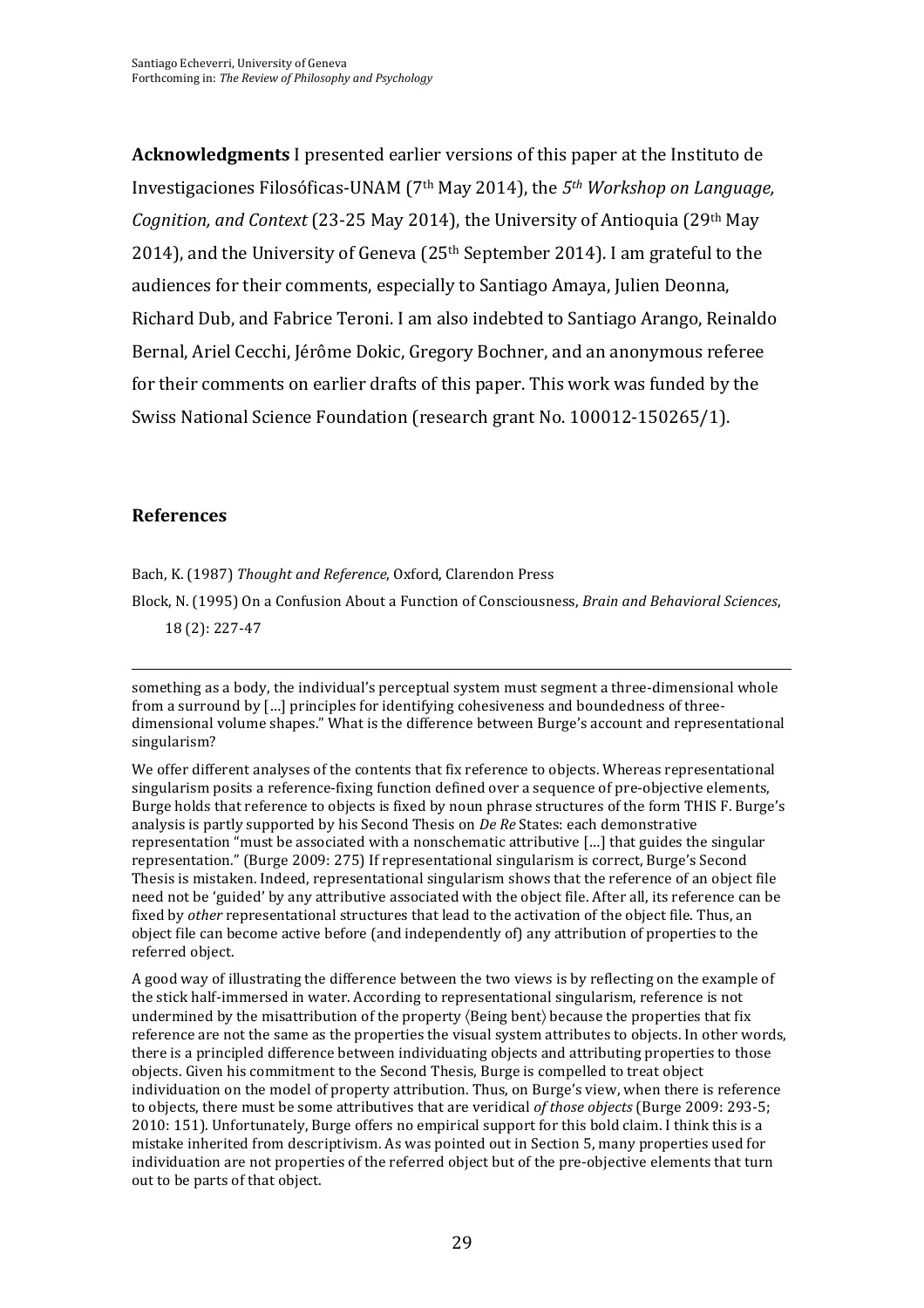Brewer, B. (2011) *Perception and Its Objects*, Oxford, Oxford University Press

- Burge, T. (1977) Belief *De Re*, *The Journal of Philosophy*, 74 (6): 338-62
- Burge, T. (2005) Disjunctivism and Perceptual Psychology, *Philosophical Topics*, 33 (1): 1-78
- Burge, T. (2009) Five Theses on *De Re* States and Attitudes, in: J. Almog and P. Leonardi, eds., *The*

*Philosophy of David Kaplan, Oxford, Oxford University Press: 246-324* 

Burge, T. (2010) *Origins of Objectivity*, Oxford, Clarendon Press

Campbell, J. (2002) *Reference and Consciousness*, Clarendon Press, Oxford

- Campbell, J. (2007) The Metaphysics of Perception, *Philosophical Issues 17: The Metaphysics of Epistemology*: 1-15
- Campbell, J. (2009) Consciousness and Reference, in: McLaughlin, B. P., Beckermann, A. and Walter, S., eds., *The Oxford Handbook of Philosophy of Mind*, Oxford, Clarendon Press: 648-62
- Campbell, J. (2011) Visual Attention and the Epistemic Role of Consciousness, in: Mole, C., Smithies, D. and Wu, W., eds., *Attention: Philosophical and Psychological Essays*, New York, Oxford University Press: 323-41
- Campbell, J. (2012) Perceiving the Intended Model, in: Raftopoulos, A. and Machamer, P., eds., *Perception, Realism, and the Problem of Reference, Cambridge, Cambridge University Press: 96-*122
- Campbell, J. (2013) Susanna Siegel's the Contents of Visual Experience, *Philosophical Studies*, 163: 819-26

Carey, S. (2009) *The Origin of Concepts*, New York, Oxford University Press

- Chastain, C. (1975) Reference and Context, in: Gunderson, K., ed., *Language, Mind, and Knowledge*, Minneapolis, University of Minnesota Press: 194-269
- Davies, M. (1992) Perceptual Content and Local Supervenience, *Proceedings of the Aristotelian Society*, 92: 21-45
- Dennett, D. C. (1978) *Brainstorms: Philosophical Essays on Mind and Psychology*, Cambridge (MA.), **MIT** Press
- Dickie, I. (2010) We are Acquainted with Ordinary Things, in: Jeshion, R., ed., *New Essays on Singular Thought, Oxford, Clarendon Press: 213-45*
- Fine, K. (2007) *Semantic Relationism*, Malden (MA.), Blackwell
- Fish, W. (2009) *Perception, Hallucination, and Illusion*, New York, Oxford University Press
- Fodor, J. A. (2008) *LOT 2: The Language of Thought Revisited*, New York, Oxford University Press
- Huang, L. and Pashler, H. (2007) A Boolean Map Theory of Visual Attention, *Psychological Review*, 114: 599-631
- Jackson, F. (2012) Michael Tye on Perceptual Content, *Philosophy and Phenomenological Research*, 84 (1): 199-205
- Kahneman, D., Treisman, A., and Gibbs, B. (1992): The Reviewing of Object Files: Object-Specific Integration of Information, *Cognitive Psychology*, 24: 175-219
- Kanizsa, G. and Gerbino, W. (1976) Convexity and Symmetry in Figure-Ground Organization, in: Henle, M., ed., Art and Artefacts, New York, Springer: 25-32
- Kant, I. (1781/1787) *Kritik der reinen Vernunft*, Hamburg, Felix Meiner, 1998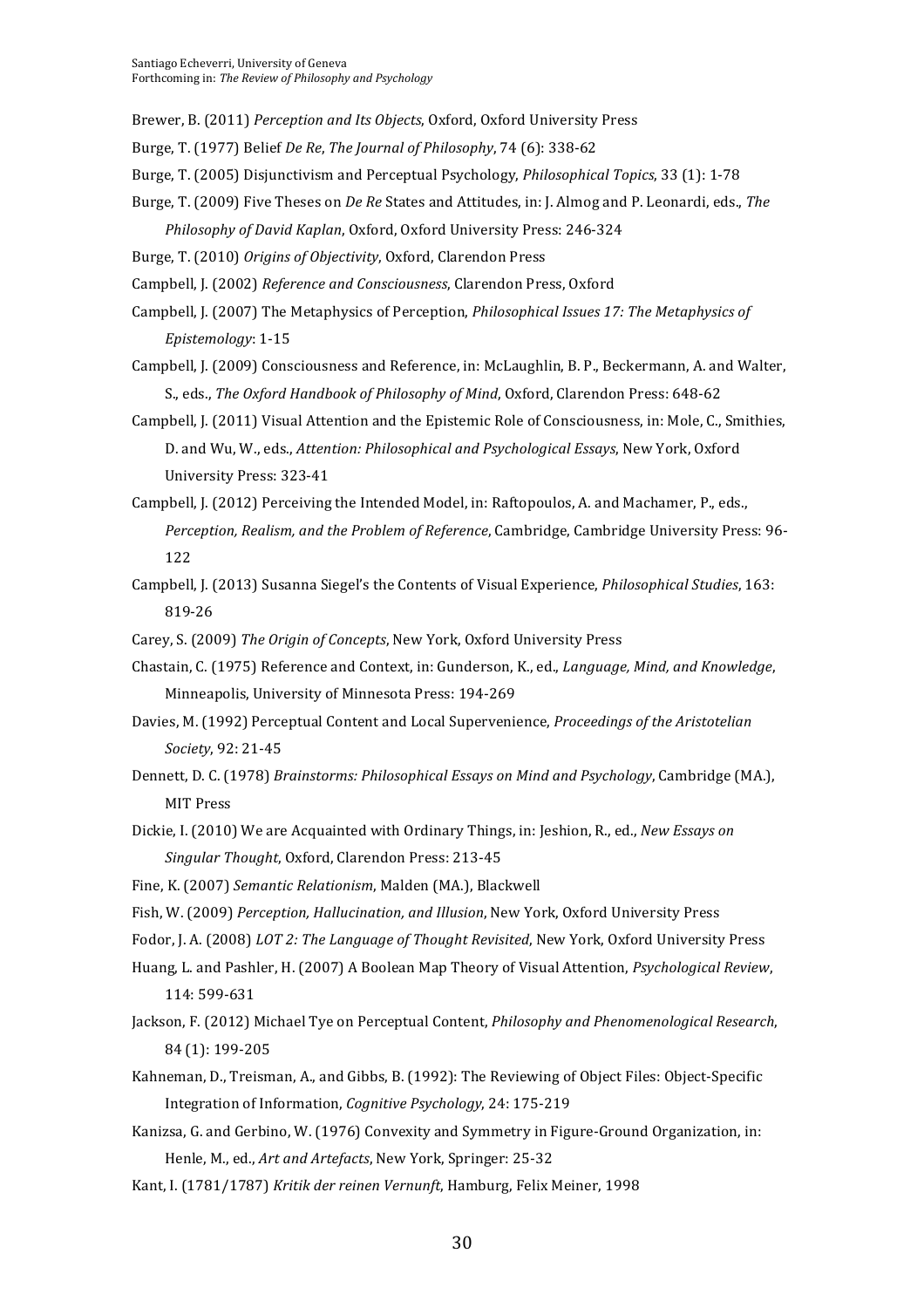- Kaplan, D. (1977) Demonstratives: An Essay on the Semantics, Logic, Metaphysics, and Epistemology of Demonstratives and Other Indexicals, in: Almog, J., Perry, J., and Wettstein, H., eds., Themes from Kaplan, New York, Oxford University Press: 481-563
- Kennedy, M. (2007) Visual Awareness of Properties, *Philosophy and Phenomenological Research*, 75 (2): 298-325
- Kimchi, R. (2009) Perceptual Organization and Visual Attention, in: Srinivasan, N., ed., *Progress in Brain Research*, vol. 176, Elsevier: 15-33
- Kripke, S. A. (1980) *Naming and Necessity*, Cambridge (MA.), Harvard University Press
- McGinn, C. (1982) The Character of Mind, Oxford, Oxford University Press
- Martin, M. G. F. (2006) On Being Alienated, in: Gendler, T. and Hawthorne, I., eds., *Perceptual Experience*, Oxford, Oxford University Press: 354-410
- Matthen, M. (2010) On the Diversity of Auditory Objects, *Review of Philosophy and Psychology*, 1: 63-89
- Pautz, A. (2011) What Are the Contents of Experiences? In: Hawley, K. and Macpherson, F., ed., *The* Admissible Contents of Experience, Malden (MA.), Wiley-Blackwell: 114-38
- Peterson, M. A. (2003) On Figures, Grounds, and Varieties of Surface Completion, in: Kimchi, R., Behrmann, M., and Olson, C., eds., *Perceptual Organization in Vision: Behavioral and Neural Perspectives*, Mahwah (NJ.), LEA: 87-116
- Peterson, M. A. and Kimchi, R. (2013) Perceptual Organization in Vision, in: Reisberg, D., ed., *Handbook of Cognitive Psychology*, Oxford University Press: 9-31
- Pylyshyn, Z. W. (2007) *Things and Places: How the Mind Connects with the World*, Cambridge (MA.), **MIT Press**
- Recanati, F. (2012) Mental Files, New York, Oxford University Press
- Russell, B. (1905) On Denoting, *Mind*, 14: 479-93
- Russell, B. (1912) The Problems of Philosophy, New York, Oxford University Press
- Schellenberg, S. (2014) The Relational and Representational Character of Perceptual Experience, in: Brogaard, B., ed., *Does Perception Have Content?* New York, Oxford University Press
- Searle, J. R. (1983) *Intentionality*, Cambridge, Cambridge University Press
- Shoemaker, S. (1980) Causality and Properties, in: Van Inwagen, P., ed., *Time and Cause*, Dordrecht, Reidel: 109-35
- Siegel, S. (2010) *The Contents of Visual Experience*, Oxford, Oxford University Press
- Spelke, E. S. (1990) Principles of Object Perception, *Cognitive Science*, 14: 29-56
- Tye, M. (2011) The Admissible Contents of Visual Experience, in: K. Hawley & F. Macpherson, eds., The Admissible Contents of Experience, Wiley-Blackwell, Malden (MA.): 172-93
- Wagemans, J., Elder, J. H., Kubovy, M., Palmer, S. E., Peterson, M. A., Sinigh, M., von der Heydt, R. (2012) A Century of Gestalt Psychology in Visual Perception: I. Perceptual Grouping and Figure-Ground Organization, *Psychological Bulletin*, 138 (6): 1172-217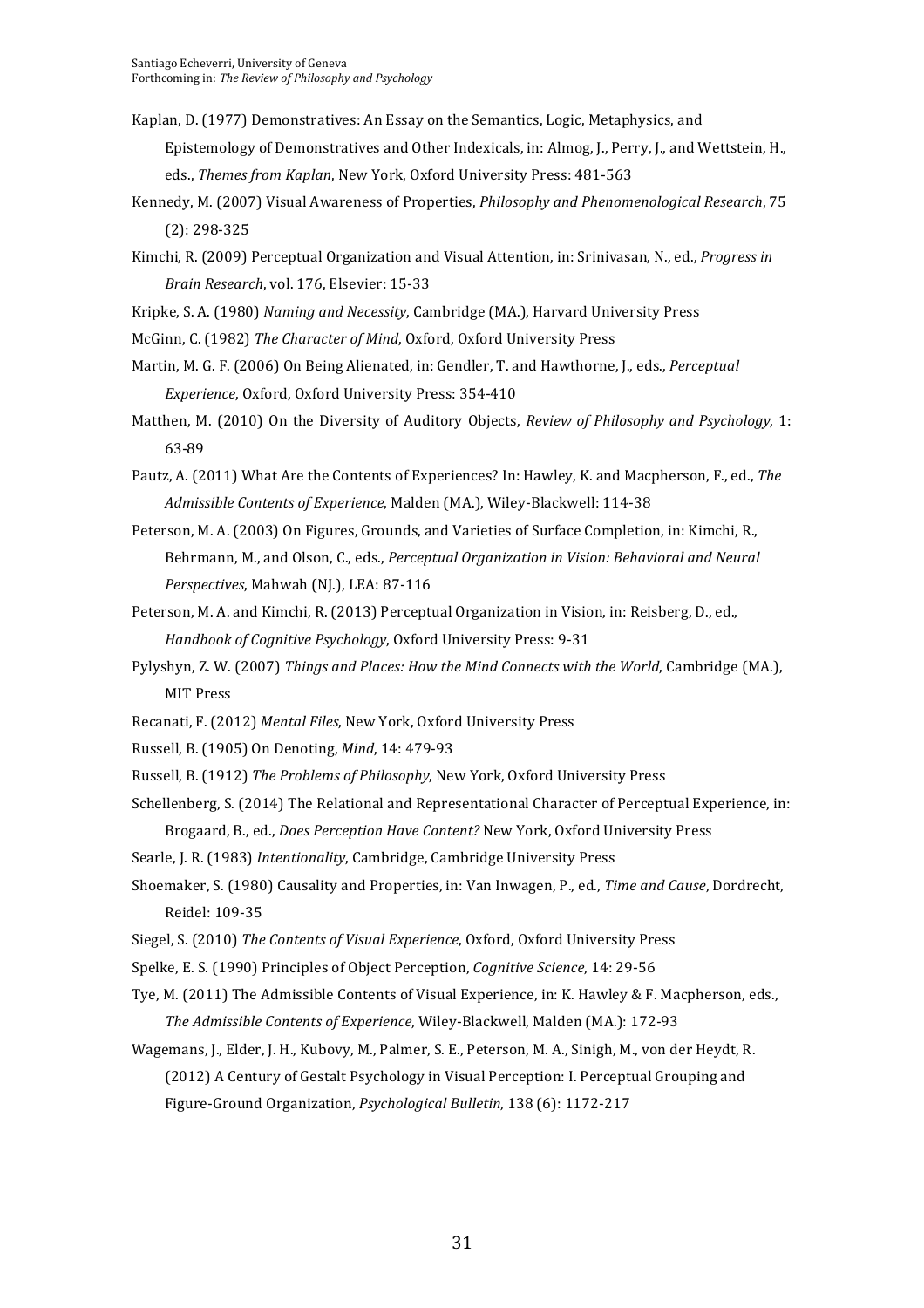# **Appendix**



**Figure 1:** If you are a normal trichromat and are not looking at this pattern in black and white, you will see a green numeral 5.



**Figure 2:** Figure-ground segregation by convexity. The black and white regions have the same area. Yet, the visual system parses the black regions as figures and the white ones as ground. Reproduced from Peterson and Kimchi (2013).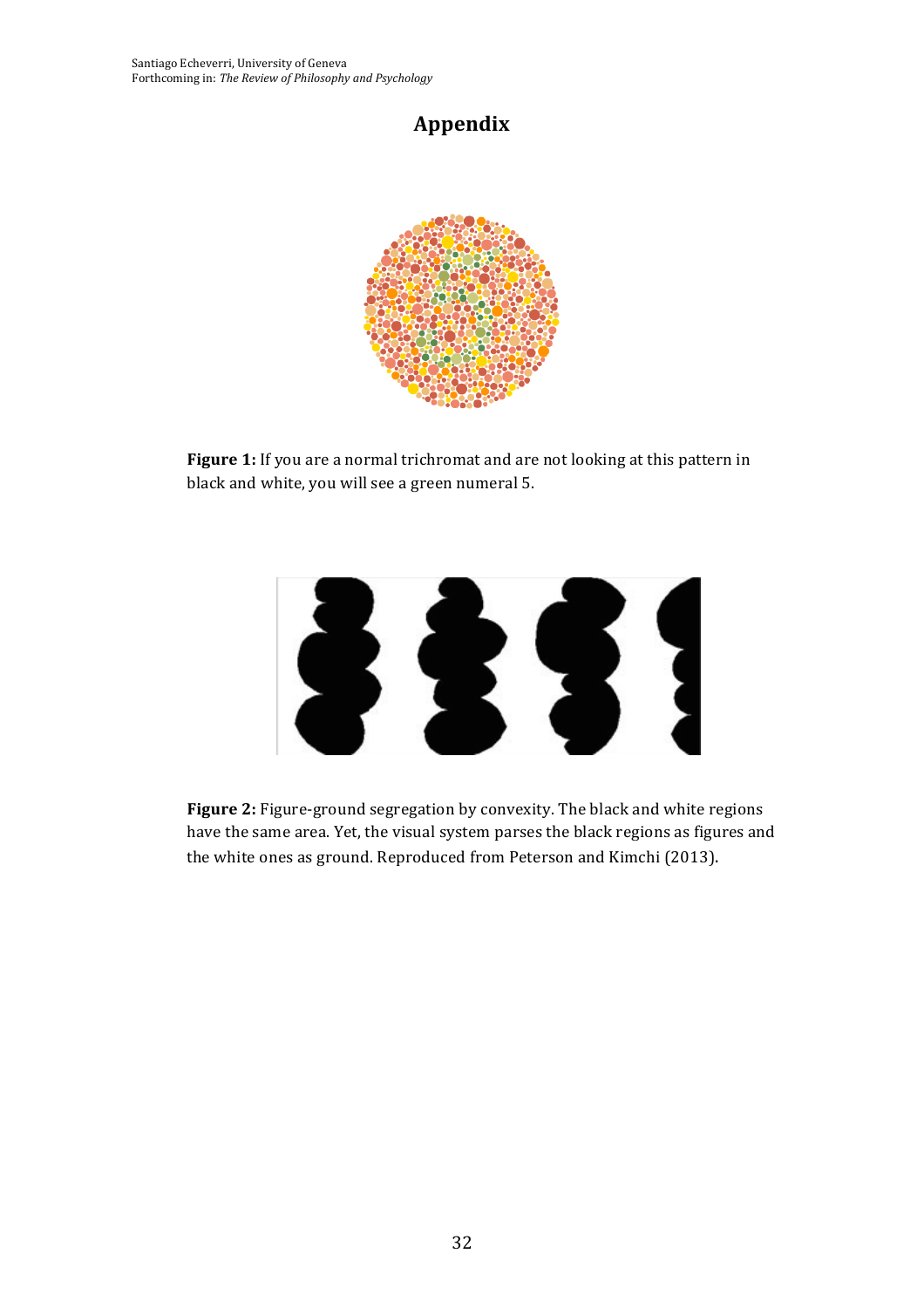Santiago Echeverri, University of Geneva Forthcoming in: The Review of Philosophy and Psychology



Figure 3: Campbell's selection/access model of reference fixing. (a) A causal use of a property enables the system to select an object or region. The quotation mark indicates that Campbell's model offers no account of incorrect individuation. (b) Once the object or region is selected, the system can represent its properties.